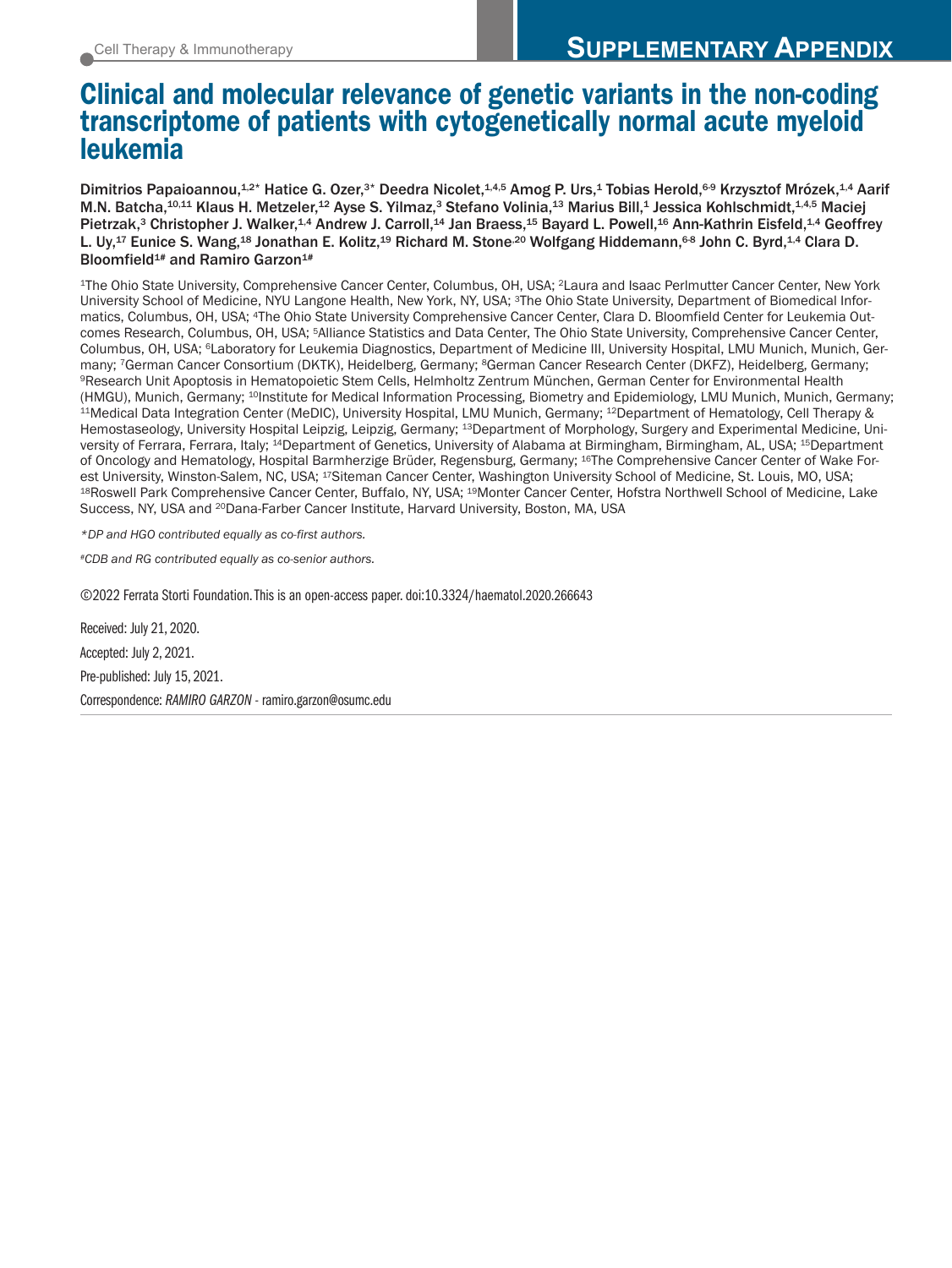# **SUPPLEMENTARY DATA**

**Clinical and molecular relevance of genetic variants in the non-coding transcriptome of patients with cytogenetically normal acute myeloid leukemia**

*Papaioannou et al.*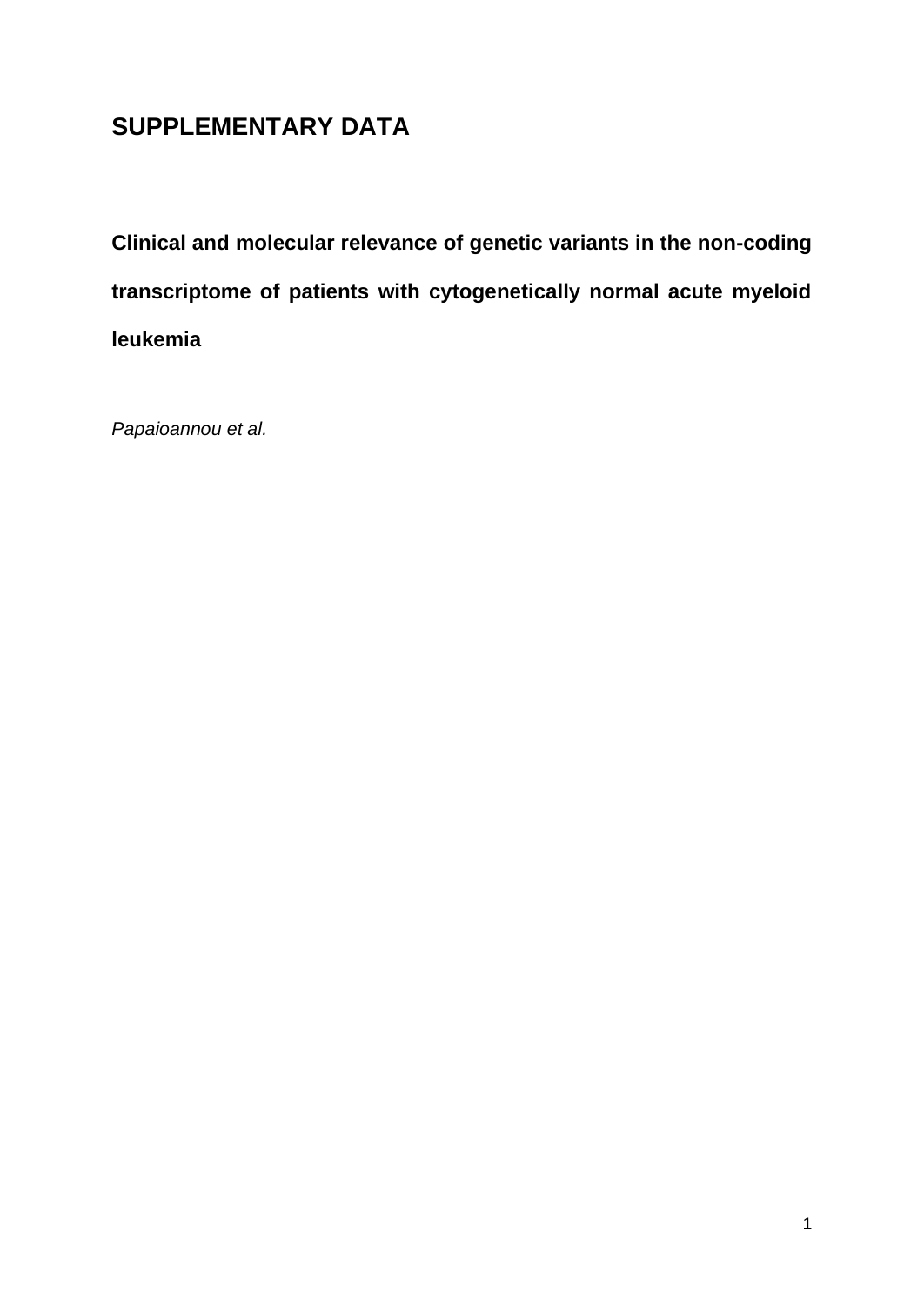#### **Participating institutions**

The following Cancer and Leukemia Group B (CALGB)/Alliance for Clinical Trials in Oncology (Alliance) institutions participated in this study and contributed at least two patients. For each of these institutions, the current or last principal investigators are listed as follows:

The Ohio State University Medical Center, Columbus, OH: Claire F. Verschraegen; Wake Forest University School of Medicine, Winston-Salem, NC: Heidi Klepin; Washington University School of Medicine, St. Louis, MO: Nancy L. Bartlett; Dana Farber Cancer Institute, Boston, MA: Harold J. Burstein; North Shore University Hospital, Manhasset, NY: Jonathan E. Kolitz; Roswell Park Cancer Institute, Buffalo, NY: Ellis G. Levine; University of Chicago Medical Center, Chicago, IL: Hedy L. Kindler; University of Iowa Hospitals, Iowa City, IA: Umar Farooq; University of North Carolina, Chapel Hill, NC: Matthew I. Milowsky; Ft. Wayne Medical Oncology/Hematology, Ft. Wayne, IN: Sreenivasa Nattam; University of Maryland Greenebaum Cancer Center, Baltimore, MD: Heather D. Mannuel; Christiana Care Health Services, Inc., Newark, DE: Gregory Masters; Dartmouth Medical School, Lebanon, NH: Konstantin H. Dragnev; Duke University Medical Center, Durham, NC: Jeffrey Crawford; University of Vermont Cancer Center, Burlington, VT: Peter A. Kaufman; Eastern Maine Medical Center, Bangor, ME: Sarah J. Sinclair; Mount Sinai School of Medicine, New York, NY: Michael A. Schwartz; Weill Medical College of Cornell University, New York, NY: Scott T. Tagawa; University of Massachusetts Medical Center, Worcester, MA: William V. Walsh; University of California at San Francisco: Charalambos Andreadis; Western Pennsylvania Hospital, Pittsburgh, PA: Gene G. Finley; University of Puerto Rico School of Medicine, San Juan, PR: Eileen I. Pacheco; SUNY Upstate Medical University, Syracuse, NY: Stephen L. Graziano;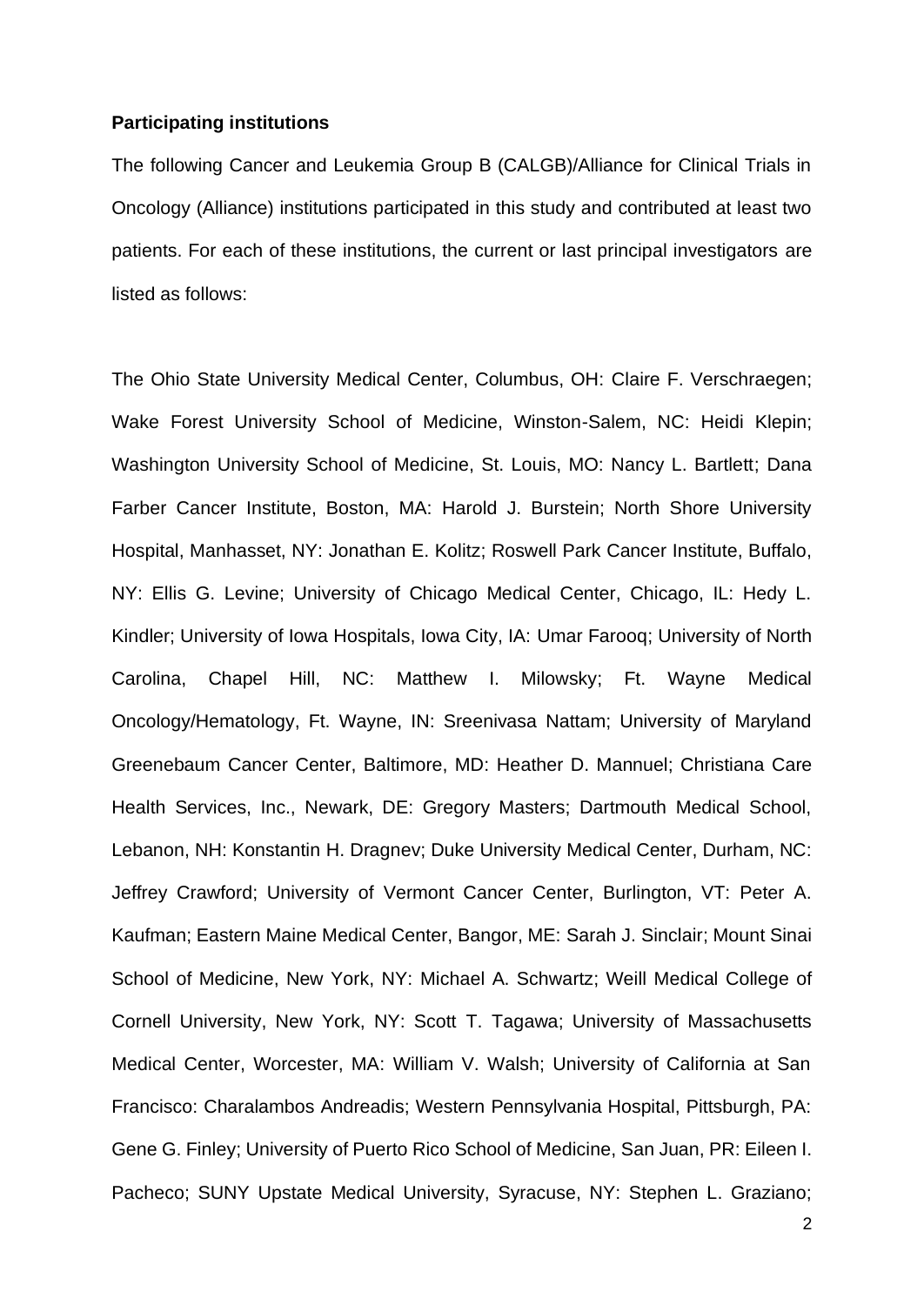University of Alabama at Birmingham: Robert Diasio; Massachusetts General Hospital, Boston, MA: David Ryan; Rhode Island Hospital, Providence, RI: Howard Safran; University of Illinois, Chicago, IL: John G. Quigley; University of California San Diego Moores Cancer Center, San Diego, CA: Lyudmila A. Bazhenova; Walter Reed National Military Medical Center, Bethesda, MD: Karen G. Zeman; Virginia Commonwealth University, Richmond, VA: Zhijian Chen; University of Minnesota, Minneapolis, MN: Robert A. Kratzke; Long Island Jewish Medical Center, Lake Success, NY: Jonathan E. Kolitz; University of Missouri/Ellis Fischel Cancer Center, Columbia, MO: Puja Nistala; Nevada Cancer Research Foundation NCORP, Las Vegas, NV: John Ellerton; University of Tennessee Cancer Center, Memphis, TN: Harvey B. Niell; University of Nebraska Medical Center, Omaha, NE: Apar Ganti.

## **Treatment protocols**

Patients included in this study were treated on CALGB/Alliance first-line protocols for patients with acute myeloid leukemia (AML), and received cytarabine/daunorubicinbased induction therapy.<sup>1</sup> Per protocol, all patients were to receive at least one induction cycle. Patients with residual leukemia present in a bone marrow (BM) biopsy after one induction cycle received a second cycle of induction. CALGB/Alliance protocols did not include allogeneic stem cell transplantation (SCT) in first complete remission (CR). Patients enrolled on the treatment protocols also provided written informed consent to participate in the companion protocols CALGB 20202 (molecular studies in AML), CALGB 8461 (prospective cytogenetic companion), and CALGB 9665 (leukemia tissue bank), which involved collection of pretreatment BM aspirates and blood samples.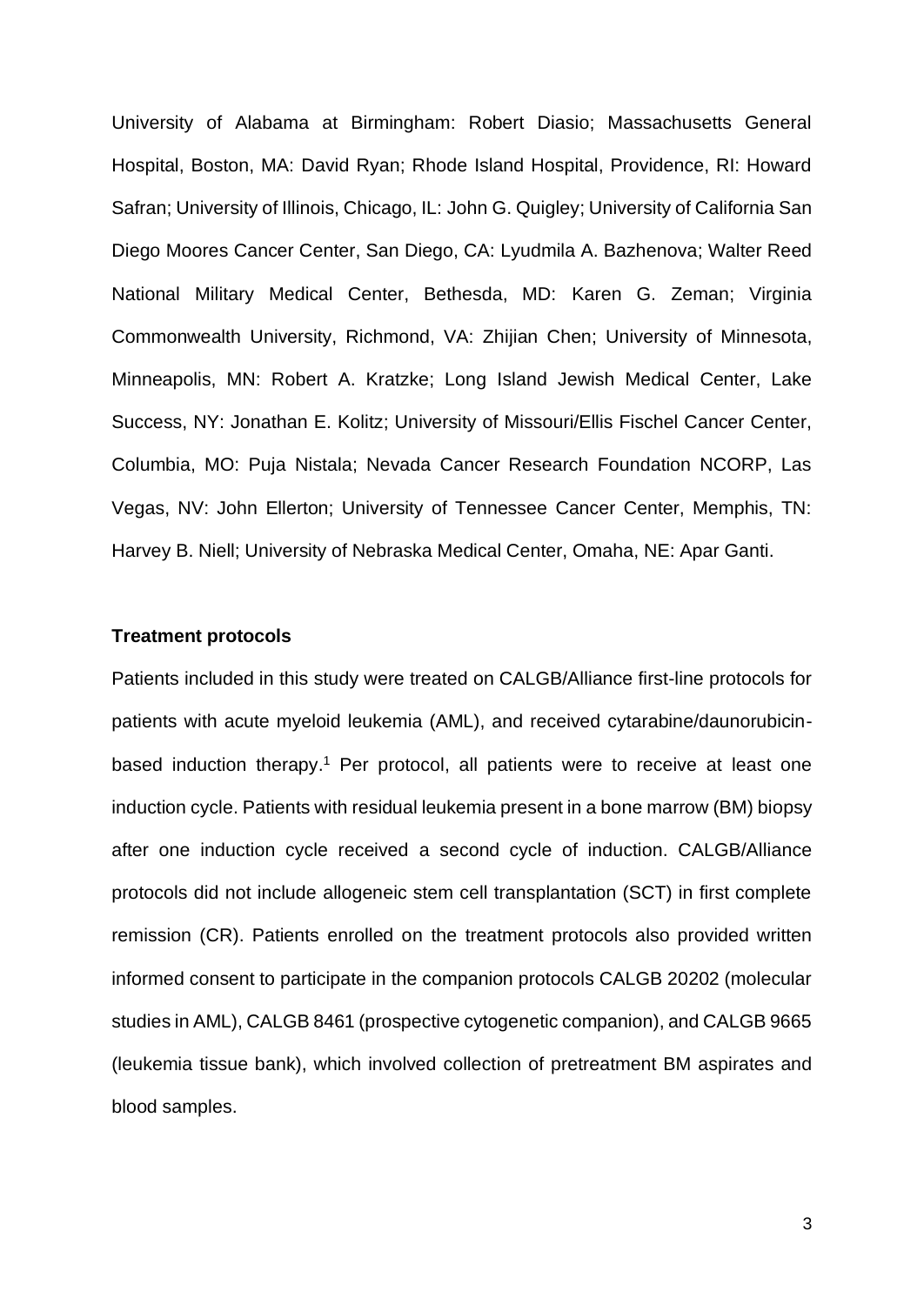Patients were enrolled on the following treatment protocols: CALGB 19808, CALGB 10503, CALGB 9621, CALGB 10603, CALGB 9222, CALGB 8525, CALGB 9022 and CALGB 8721, CALGB 8821 and CALGB 9120. Patients enrolled onto CALGB 19808 (n=114) were randomly assigned to receive induction chemotherapy with cytarabine, daunorubicin and etoposide with or without PSC-833 (valspodar), a multidrug resistance protein inhibitor. <sup>1</sup> Upon achieving CR, patients were assigned to intensification with high-dose cytarabine and etoposide for stem-cell mobilization followed by myeloablative treatment with busulfan and etoposide supported by autologous peripheral blood SCT. Patients on CALGB 10503 (n=113) received cytarabine/daunorubicin-based induction chemotherapy and those who achieved CR further received a two-step consolidation with chemo-mobilization and autologous SCT if eligible, or high-dose cytarabine-based consolidation if not. Maintenance with decitabine began as soon as possible after recovery from consolidation. <sup>2</sup> Patients enrolled onto CALGB 9621 (n=61) were treated similarly to those on CALGB 19808, as previously reported.<sup>3</sup> Patients on CALGB 10603 (n=40) were stratified by *FLT3* mutation subtype [tyrosine kinase domain mutations of the *FLT3* gene (*FLT3*-TKD) *vs.* high allelic ratio of internal tandem duplications of the *FLT3* gene (*FLT3*-ITD) to *FLT3* wild-type (>0.7) *vs.* low allelic ratio of *FLT3*-ITD to *FLT3* wild-type (0.05-0.7)], and were randomized to receive cytarabine/daunorubicin-based induction chemotherapy and high-dose cytarabine consolidation in combination with either the multi-kinase inhibitor midostaurin or placebo. One-year midostaurin or placebo maintenance was administered after the last cycle of consolidation therapy. <sup>4</sup> Patients enrolled on CALGB 9222 (n=27) received cytarabine/daunorubicin-based induction chemotherapy, and those who achieved CR received either three cycles of high-dose cytarabine or three cycles of a so-called non cross-resistant regimen (the first cycle of this regimen was high-dose cytarabine, the second was cyclophosphamide plus etoposide, and the third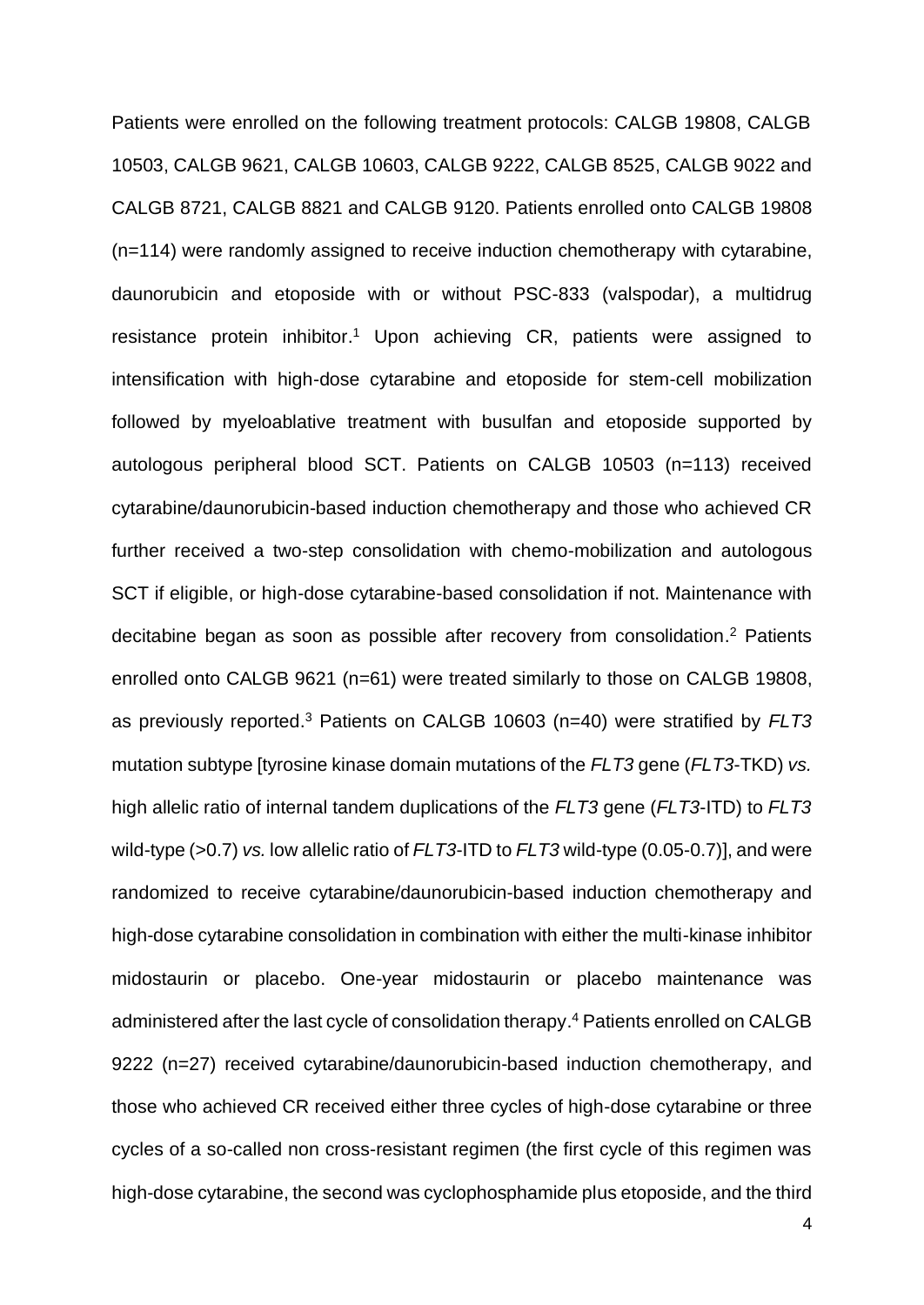was mitoxantrone plus diaziquone).<sup>5</sup> Patients enrolled onto CALGB 8525 (n=17) who achieved CR after cytarabine/daunorubicin-based induction chemotherapy were randomly assigned to consolidation with different doses of cytarabine followed by maintenance treatment.<sup>6</sup> Patients who participated in CALGB 9022 (n=2) and achieved CR after cytarabine/daunorubicin-based induction chemotherapy received one course of high-dose cytarabine consolidation, followed by one course of cyclophosphamide and etoposide, followed by one course of mitoxantrone and diaziquone.<sup>7</sup>

With regard to the German AML Cooperative Group (AMLCG) dataset, this consisted of patients that were recruited in the AMLCG 1999 and AMLCG 2008 clinical trials. The AMLCG 1999 trial (clinicaltrials.gov identifier NCT00266136) randomized patients <60 years to receive double induction with either one cycle of TAD-9 (thioguanine 100 mg/m² twice daily on days 3-9, cytarabine 100 mg/m²/d continuous infusion on days 1 and 2 and 100 mg/m² twice daily on days 3-8, and daunorubicin 60 mg/m² on days 3- 5) followed by one cycle of HAM (cytarabine 3 g/m² twice daily on days 1-3 and mitoxantrone 10 mg/m² on days 3-5) on day 21, or two cycles of HAM 21 days apart. Older patients (≥60 years) were randomized to receive induction therapy with one cycle of either TAD-9 or HAM. A second cycle of HAM was stipulated in the protocol if on day 21  $\ge$  5% residual blasts were present in the BM at day 16. The trial recruited from 1999 to 2004.<sup>8</sup> The AMLCG 2008 trial (clinicaltrials.gov identifier NCT01382147) randomized patients <60 years and medically fit patients 60-70 years to receive either double induction chemotherapy with TAD-9 and HAM (21 days apart) as stipulated in the AMLCG 1999 trial, or dose-dense induction therapy [sHAM: cytarabine 3 g/m² (1  $g/m<sup>2</sup>$  in patients ≥60 years) twice daily on days 1, 2, 8 and 9 and mitoxantrone 10 mg/m² on days 3, 4, 10 and 11]. Medically unfit and older patients were randomized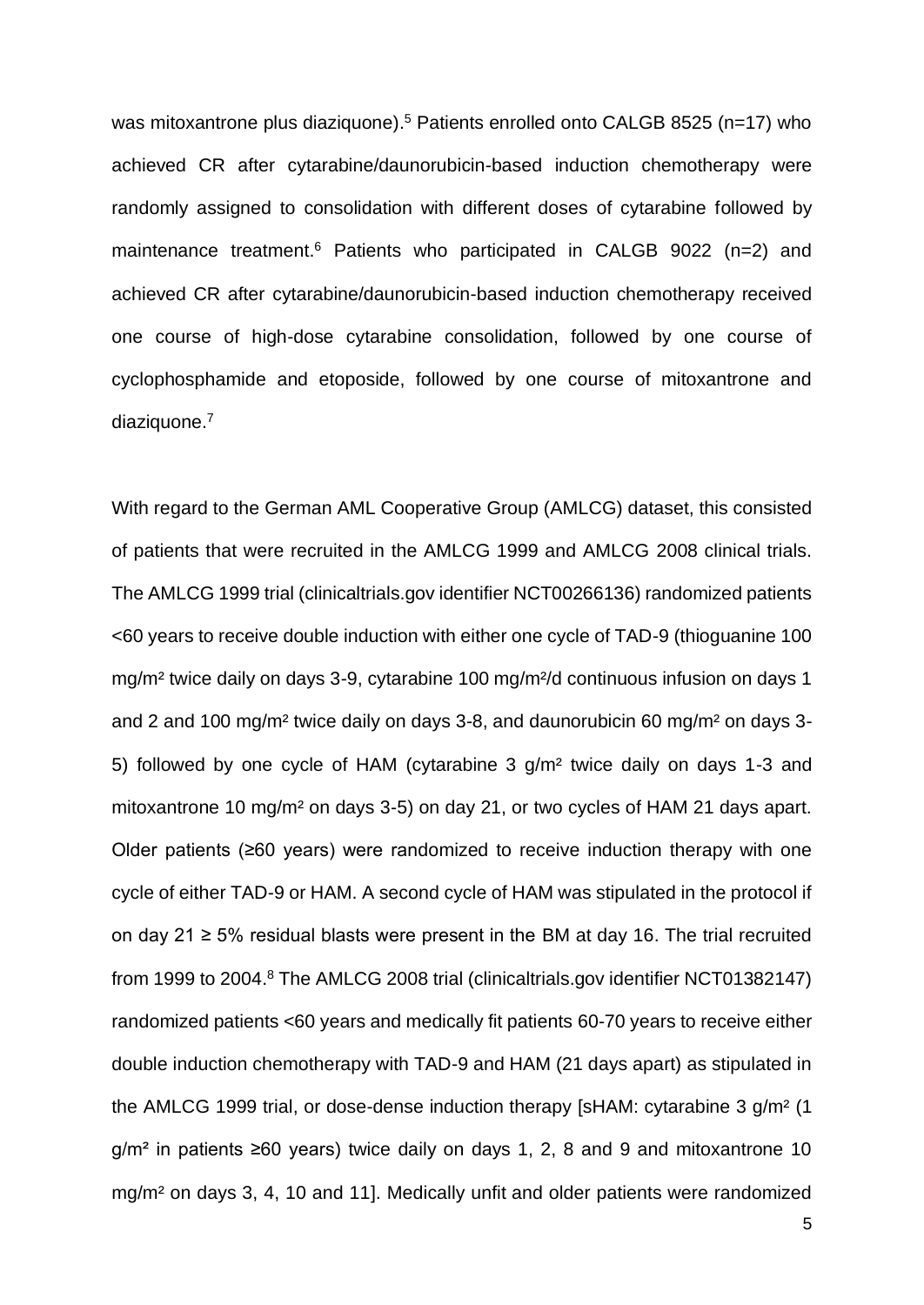to receive either induction therapy according to the HAM regimen with reduced cytarabine dose (1g/m² per dose) and a second cycle of HAM if on day 16 ≥5% residual blasts were present in the BM or to receive dose-dense induction with sHAM (cytarabine, 1 g/m² per dose). The trial recruited from 2009 to 2012. <sup>9</sup> Younger patients in the AMLCG trial with available histocompatible family donors were treated with allogeneic SCT.8,9

### **Transcriptome analysis: library generation, sequencing and data analysis**

For the CALGB/Alliance datasets, extracted total RNA was assessed for quality on an Agilent 2100 Bioanalyzer (BioA) using the RNA 6000 Nanochip and for quantity on a Qubit 2.0 Fluorometer (Agilent Technologies, Santa Clara, CA) using the RNA HS Assay Kit. Samples with a RNA Integrity Number (RIN) greater than four, with no visible sign of genomic DNA (gDNA) contamination and a concentration of >40 ng/μL were used for total RNA library generation. RNA-seq libraries were prepared using the Illumina TruSeq Stranded Total RNA Sample Prep Kit with RiboZero Gold (#RS1222201) according to the manufacturer's instructions. Sequencing was performed with the Illumina HiSeq 2500 system using the HiSeq version 3 sequencing reagents to an approximate cluster density of 800,000/mm<sup>2</sup>. Image analysis, base calling, error estimation, and quality thresholds were performed using the HiSeq Controller Software (version 2.2.38) and the Real Time Analyzer software (version 1.18.64).

Cutadapt<sup>10</sup> and FastQC (Illumina, San Diego, CA) were used to apply quality control and adapter trimming to FastQ files. The STAR was used to align the short reads to the human genome (GENECODE ver22) $11$  and the Htseq to quantify and annotate long non-coding RNAs (lncRNAs). Raw data were transformed into reads per million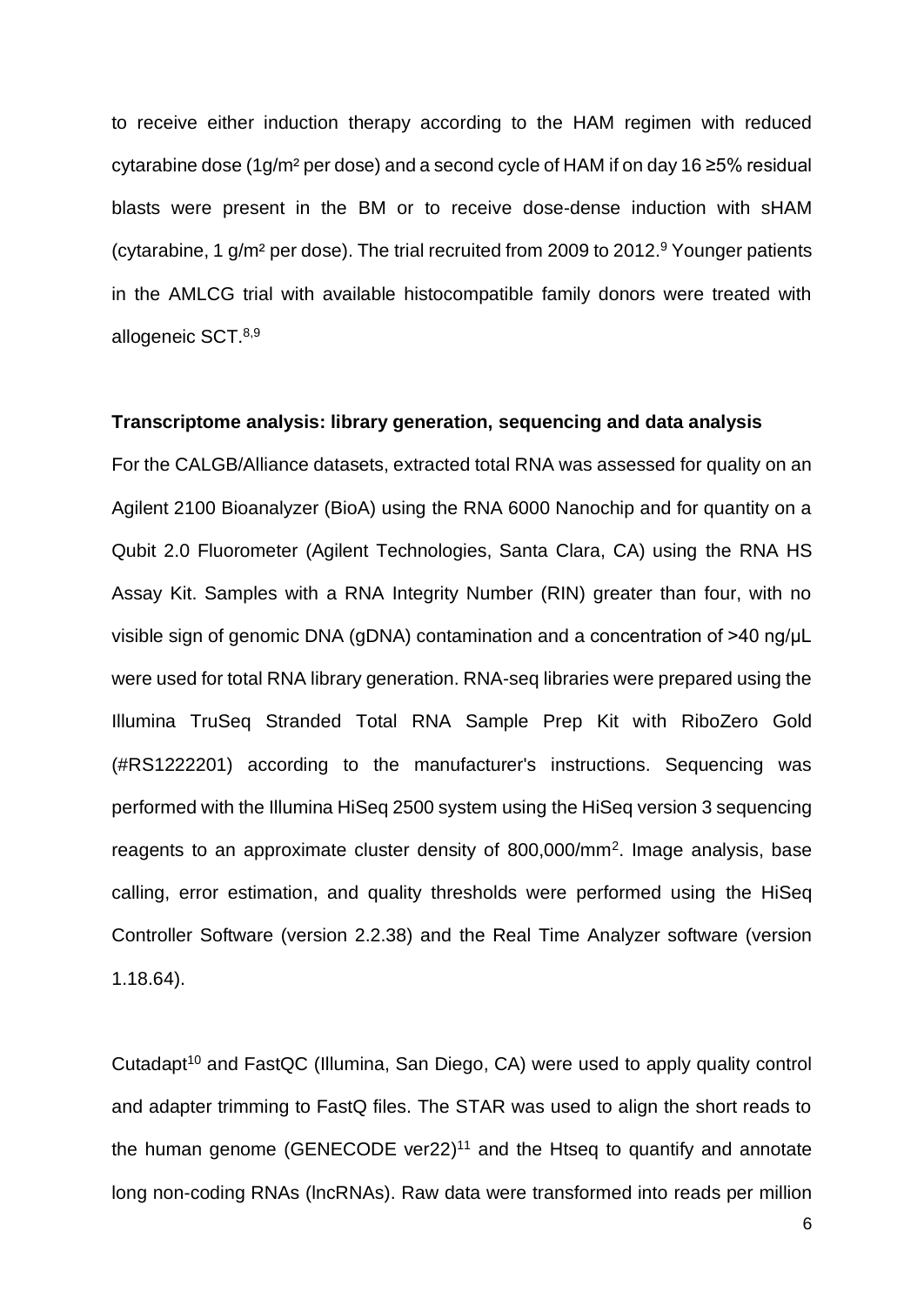(RPM) prior to statistical analysis. To minimize noise, mRNAs were evaluated in each sample only when at least nine reads were present in a total of 40 million reads.

AMLCG RNAseq data were analyzed as described previously. 12

With regard to detection of lncRNA variants, after quality control, adaptor-trimmed 50 base-pair-long paired-end reads were mapped to the human reference genome and variant calling was performed following the Genome Analysis Toolkit best practice recommendations for RNA Seq datasets. A two-pass variant calling approach was applied to ensure variant detection and depth of coverage. As a result, unique variant positions were identified on non-coding transcripts that do not overlap with coding exons and are located in low-complexity regions of the genome (i.e., excluding repeat masked regions and segmental duplications). These variants were further filtered based on their depth of coverage and distribution within the studied dataset and were then evaluated for associations with clinical outcome and the expression levels of other RNA transcripts.

For confirmatory analyses, we performed targeted analysis in the independent dataset of AMLCG patients. Specifically, we annotated and evaluated the prognostic value of the lncRNA variants that were detected in our initial cohort in the CALBG/Alliance patients.

To evaluate expression levels of lncRNAs in normal hematopoiesis, publicly available data deposited in the BloodSpot portal (www.bloodspot.eu) were used for analysis.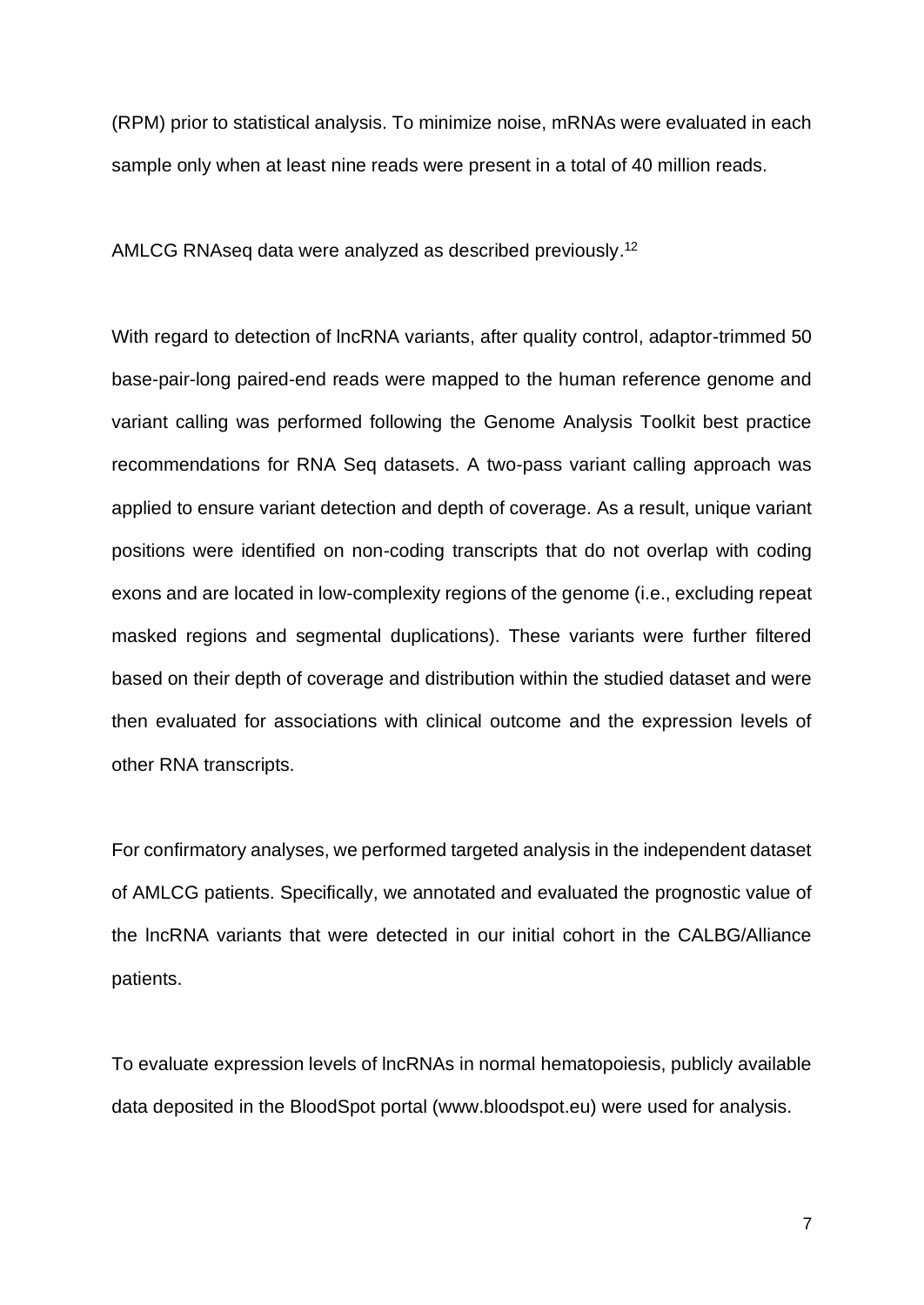#### **Mutational analyses**

Targeted amplicon sequencing using the Miseq platform (Illumina, San Diego, CA) was used to analyze DNA samples for presence of recurrent prognostic gene mutations as described previously.13,14 A variant allele frequency of ≥10% was used as the cut-off to distinguish between mutated versus wild-type alleles of these genes. *CEBPA* gene mutations and *FLT3*-ITD were evaluated using Sanger sequencing and fragment analysis, respectively, as described.15,16 Per current guidelines, only patients with biallelic *CEBPA* mutations were considered to be mutated, whereas patients with single-allele mutations and those with wild-type *CEBPA* were grouped together for outcome analyses.

Molecular profiling of the AMLCG cohort were conducted as described previously.<sup>8,9</sup>

#### **Definition of clinical endpoints**

Clinical endpoints were defined according to generally accepted criteria. <sup>17</sup> CR required a BM aspirate with cellularity >20% with maturation of all cell lines, <5% blasts and undetectable Auer rods; in peripheral blood, an absolute neutrophil count of ≥1.5 x 10 $9$ /L, platelet count of >100 x 10 $9$ /L, and leukemic blasts absent; and no evidence of extramedullary leukemia, all of which had to persist for ≥4 weeks. <sup>17</sup> Relapse was defined by the presence of ≥5% BM blasts, or circulating leukemic blasts, or the development of extramedullary leukemia. Disease-free survival (DFS) was measured from the date of CR until the date of relapse or death (from any cause); patients alive and in continuous first CR were censored at last follow-up. Overall survival (OS) was measured from the date of study entry until the date of death (from any cause); patients alive at last follow-up were censored. Event-free survival (EFS) was measured from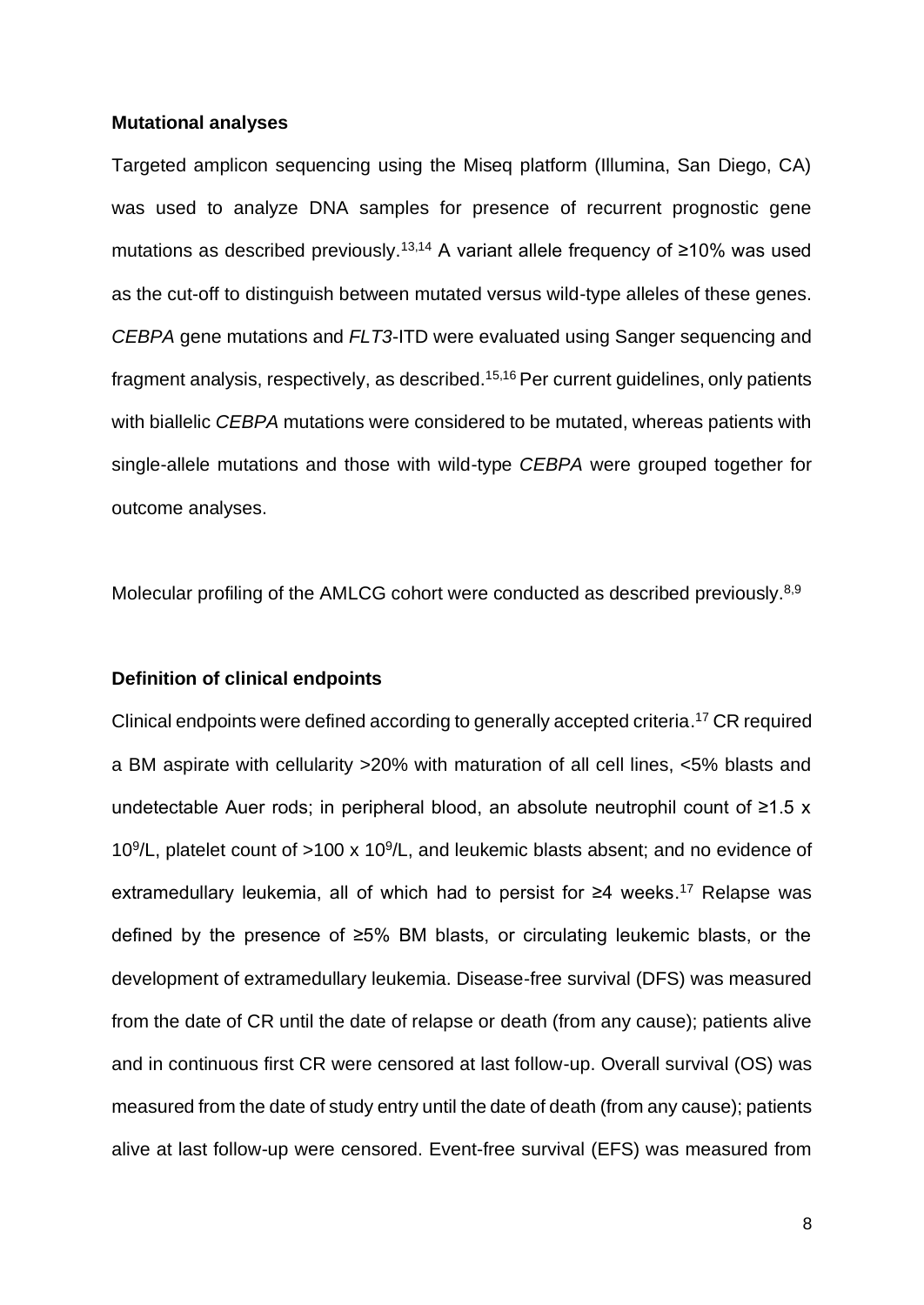the date of study entry until the date of failure to achieve CR, relapse or death. Patients alive and in CR at last follow-up were censored.

#### **Statistical analyses**

For each examined lncRNA variant, only patients with detectable expression of the lncRNA and adequate coverage of the variant position (i.e., depth of coverage >8) were analyzed. The expression distribution of each variant (i.e., continuous or bimodal) was used to divide the patients into groups. In the case of variants with a continuous distribution, a variant allele frequency cut-off of 10% was used to distinguish between the lncRNA variant expressers from the patients who expressed the wild-type lncRNA. In the case of bimodal distribution, the local minimum between the two distributions was used as the cut-off.

Multivariable proportional hazards models were constructed for DFS, OS and EFS, using a limited backwards elimination procedure. Variables considered for model inclusion were: expression of a lncRNA variant versus expression of the wild-type lncRNA, age (as a continuous variable, in 10-year increments), sex (male *vs.* female), race (white *vs.* non-white), white blood cell count [(WBC) as a continuous variable, in 50-unit increments], hemoglobin (as a continuous variable, in 1-unit increments), platelet count (as a continuous variable, in 50-unit increments), extramedullary involvement (present *vs.* absent), *ASXL1* mutations (mutated *vs.* wild-type), *CEBPA* mutations (double-mutated *vs.* single-mutated or wild-type), *DNMT3A* mutations (mutated *vs.* wild-type), *FLT3*-ITD (present *vs.* absent), *FLT3*-TKD (present *vs.* absent), *IDH1* mutations (mutated *vs.* wild-type), *IDH2* mutations (mutated *vs.* wildtype), *NPM1* mutations (mutated *vs.* wild-type), *RUNX1* mutations (mutated *vs.* wildtype), *TET2* mutations (mutated *vs.* wild-type), *WT1* mutations (mutated *vs.* wild-type),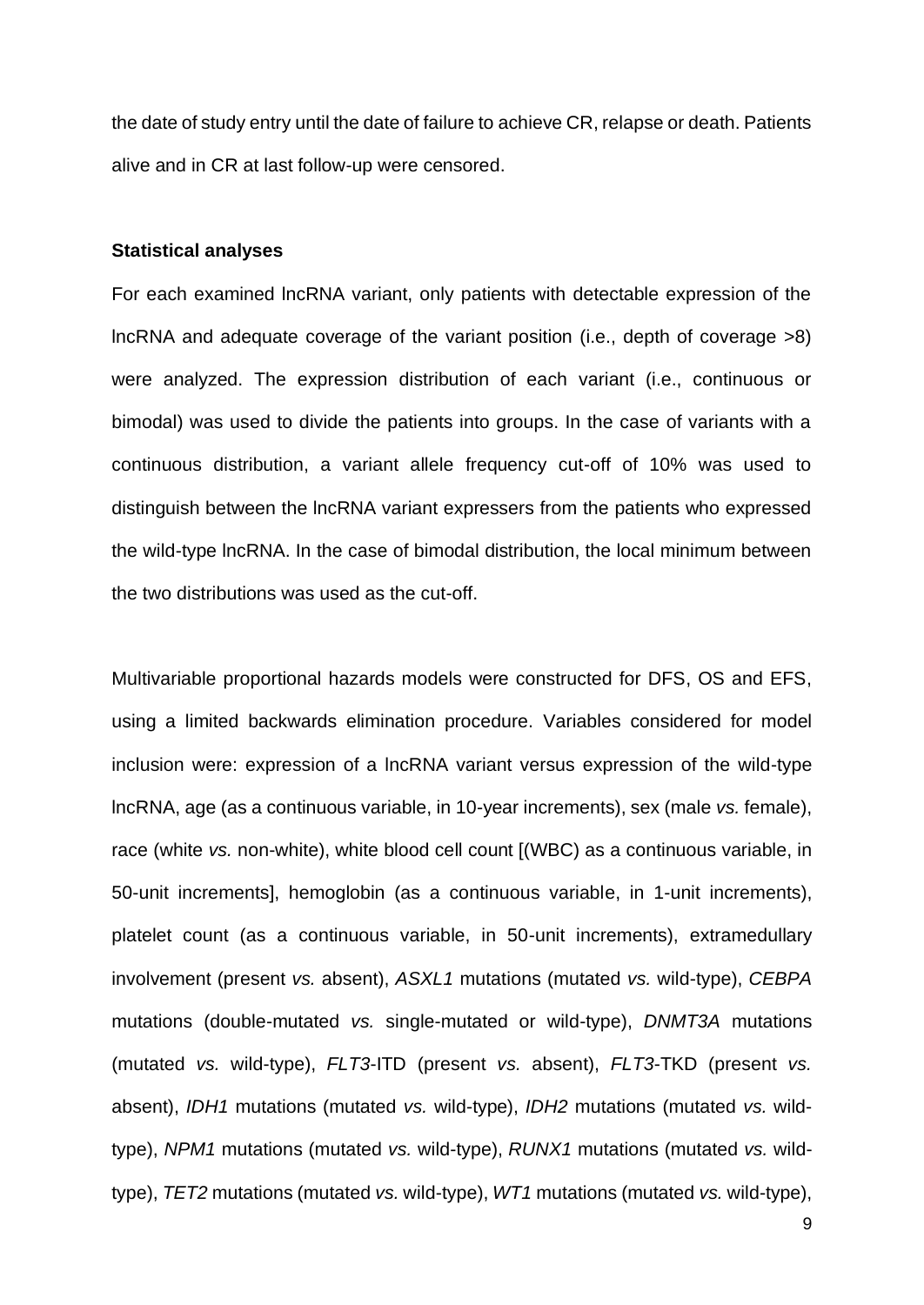*ERG* expression levels (high *vs.* low), *BAALC* expression levels (high *vs.* low), *MN1* expression levels (high *vs.* low), miR-181a expression levels (high *vs.* low), miR-3151 (expressed *vs.* not expressed), and miR-155 expression levels (high *vs.* low). For *ERG*, *BAALC*, *MN1*, miR-181a and miR-155 the median expression value was used as the cut point to divide patients into high and low expressers. Variables significant at α=0.2 from the univariable analyses were considered for multivariable analyses. For the time-to-event endpoints, the proportional hazards assumption was checked for each variable individually.

#### *In vitro* **experiments**

To evaluate the functional relevance of lncRNA variants, we performed forced overexpression experiments in two AML cell lines (K-562 and THP-1). K-562 and THP-1 cells were cultured in Roswell Park Memorial Institute 1640 (RPMI-1640) medium (Sigma), supplemented with 10% fetal bovine serum (FBS, Sigma), 1% antibioticantimycotic and 1% L-glutamine. All cell lines were maintained at 37°C and 5% CO2.

We isolated total RNA from AML cells using the Trizol reagent (Invitrogen) according to instructions of the manufacturer. RNA was transcribed into cDNA using the Superscript III first strand synthesis system (Invitrogen) and random hexamer primers. cDNA was used as template for the amplification of our target lncRNA transcripts. The Phusion high-fidelity DNA polymerase (NEB) was used for PCRs according to the instructions of the manufacturer. Amplicons were cloned into pcDNA3.1 vectors (obtained by Addgene), previously linearized via digestion with the BstBI restriction endonuclease. Cloning was performed with the Gibson technique, using the Gibson assembly kit (NEB). Primers for PCR amplification and Gibson cloning are provided in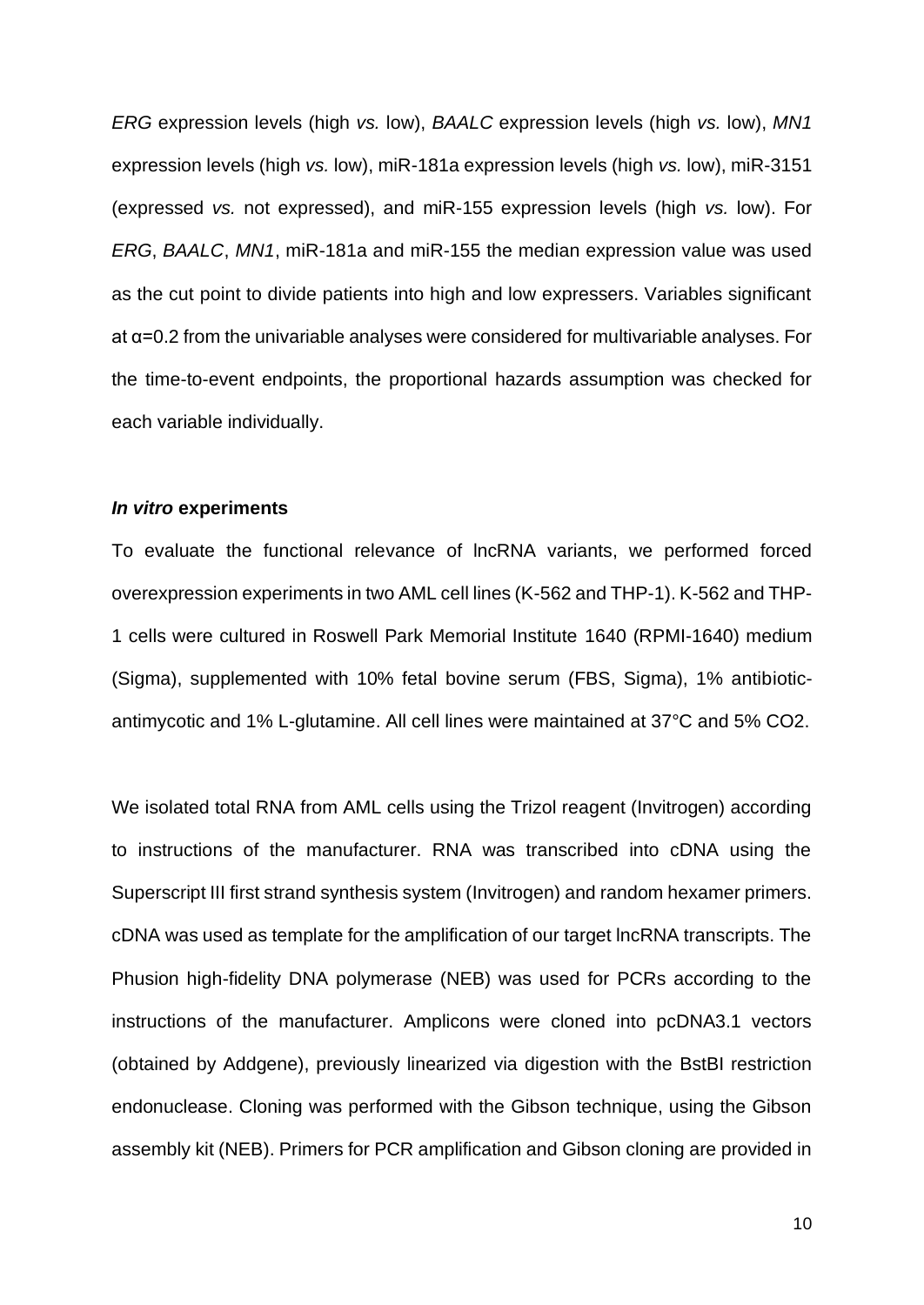the Supplementary Table S11. Correct direction and sequence of the amplicons was confirmed with Sanger sequencing.

Delivery of the *SNHG15*wt- or *SNHG15*varT-pcDNA3 vectors to K-562 and THP-1 cells was performed with electroporation with the Nucleofector device according to the instructions of the manufacturer. Two micrograms of vector were used per reaction. Expression levels were evaluated with real-time quantitative PCR. Custom primers were obtained by IDT (provided in supplementary Table S11).

Apoptosis was assessed with Annexin/PI staining (BD Pharmingen) and flow cytometry analysis on an LSRII instrument. Proliferation was assessed with the colorimetric MTT assay according to the instructions of the manufacturer.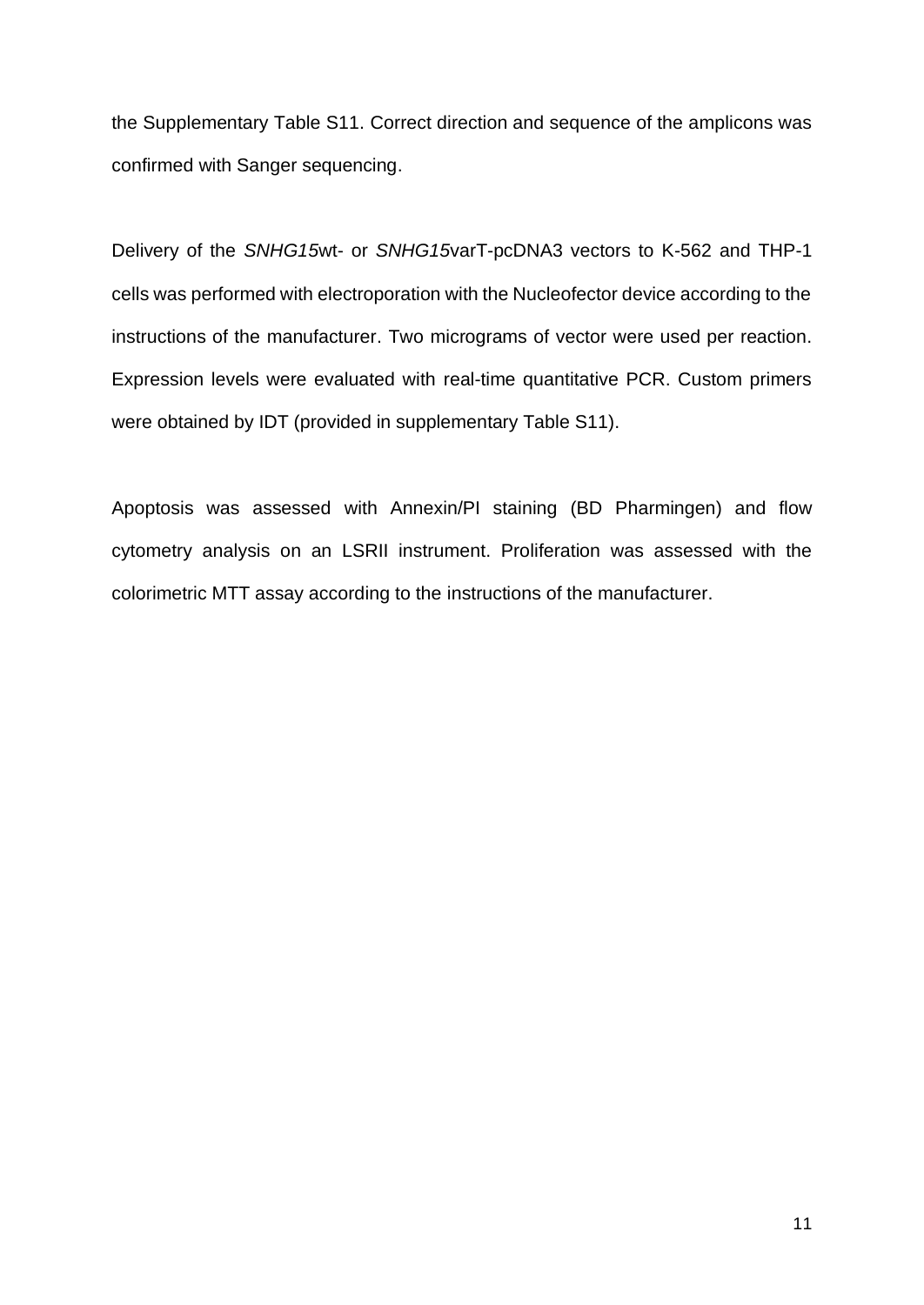#### **SUPPLEMENTARY REFERENCES**

- 1. Kolitz JE, George SL, Marcucci G, et al. P-glycoprotein inhibition using valspodar (PSC-833) does not improve outcomes for patients under age 60 years with newly diagnosed acute myeloid leukemia: Cancer and Leukemia Group B study 19808. Blood. 2010;116(9):1413–1421.
- 2. Blum W, Sanford BL, Klisovic R, et al. Maintenance therapy with decitabine in younger adults with acute myeloid leukemia in first remission: A phase 2 Cancer and Leukemia Group B study (CALGB 10503). Leukemia. 2017;31(1):34–39.
- 3. Kolitz JE, George SL, Dodge RK, et al. Dose escalation studies of cytarabine, daunorubicin, and etoposide with and without multidrug resistance modulation with PSC-833 in untreated adults with acute myeloid leukemia younger than 60 years: final induction results of Cancer and Leukemia Group B study 9621. J Clin Oncol. 2004;22(21):4290–4301.
- 4. Stone RM, Mandrekar SJ, Sanford BL, et al. Midostaurin plus chemotherapy for acute myeloid leukemia with a *FLT3* mutation. N Engl J Med. 2017;377(5):454– 464.
- 5. Moore JO, George SL, Dodge RK, et al. Sequential multiagent chemotherapy is not superior to high-dose cytarabine alone as postremission intensification therapy for acute myeloid leukemia in adults under 60 years of age: Cancer and Leukemia Group B study 9222. Blood. 2005;105(9):3420–3427.
- 6. Mayer RJ, Davis RB, Schiffer CA, et al. Intensive postremission chemotherapy in adults with acute myeloid leukemia. N Engl J Med. 1994;331(14):896–903.
- 7. Moore JO, Dodge RK, Amrein PC, et al. Granulocyte-colony stimulating factor (filgrastim) accelerates granulocyte recovery after intensive postremission chemotherapy for acute myeloid leukemia with aziridinyl benzoquinone and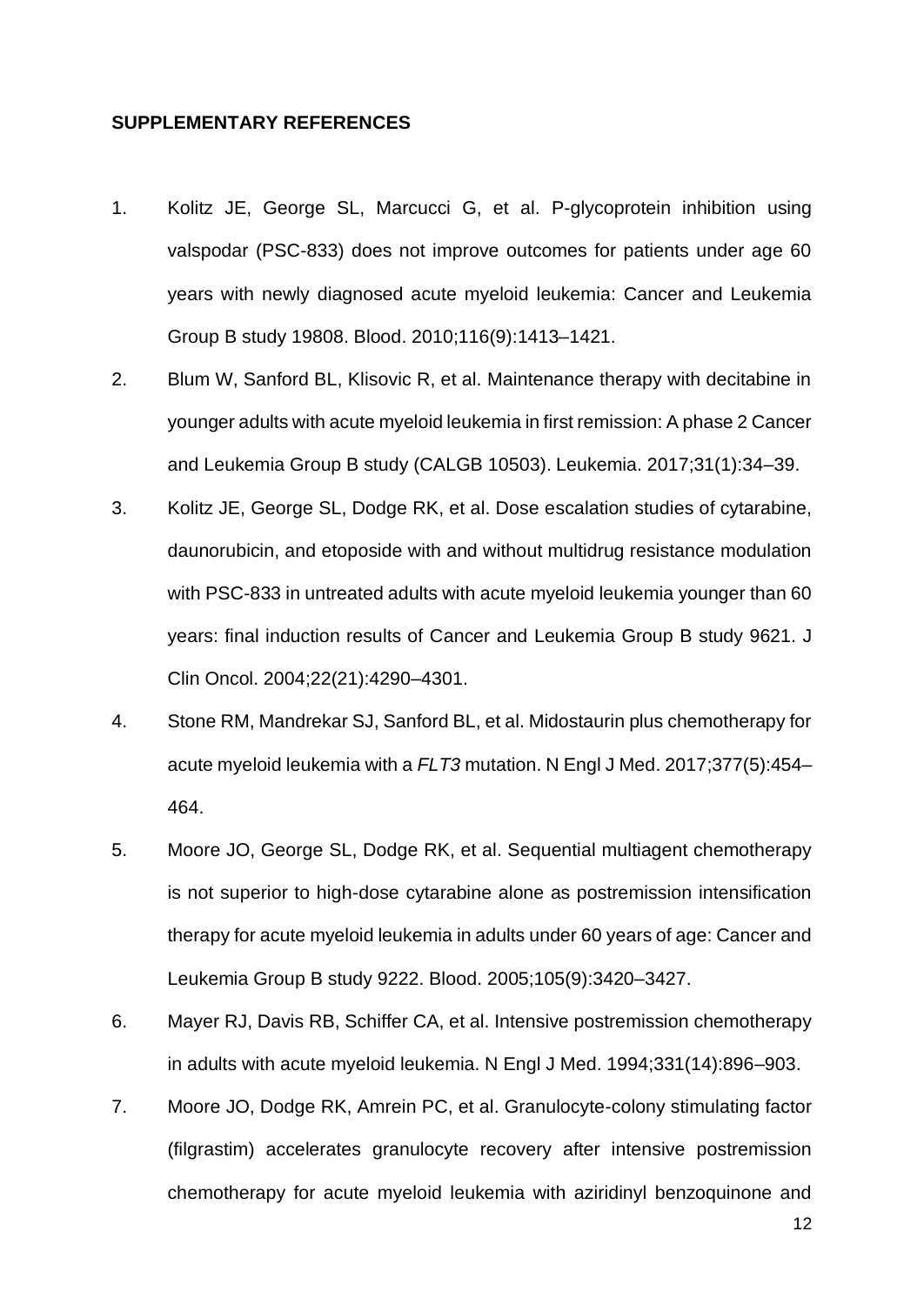mitoxantrone: Cancer and Leukemia Group B study 9022. Blood. 1997;89(3):780–788.

- 8. Büchner T, Berdel WE, Schoch C, et al. Double induction containing either two courses or one course of high-dose cytarabine plus mitoxantrone and postremission therapy by either autologous stem-cell transplantation or by prolonged maintenance for acute myeloid leukemia. J Clin Oncol. 2006;24(16):2480–2489.
- 9. Braess J, Amler S, Kreuzer K-A, et al. Sequential high-dose cytarabine and mitoxantrone (S-HAM) versus standard double induction in acute myeloid leukemia―a phase 3 study. Leukemia. 2018;32(12):2558–2571.
- 10. Martin M. Cutadapt removes adapter sequences from high-throughput sequencing reads. EMBnet.journal. 2011;17(1):10–12.
- 11. Harrow J, Frankish A, Gonzalez JM, et al. GENCODE: the reference human genome annotation for The ENCODE Project. Genome Res. 2012;22(9):1760– 1774.
- 12. Herold T, Jurinovic V, Batcha AMN, et al. A 29-gene and cytogenetic score for the prediction of resistance to induction treatment in acute myeloid leukemia. Haematologica. 2018;103(3):456–465.
- 13. Garzon R, Volinia S, Papaioannou D, et al. Expression and prognostic impact of lncRNAs in acute myeloid leukemia. Proc Natl Acad Sci U S A. 2014;111(52):18679–18684.
- 14. Eisfeld A-K, Mrózek K, Kohlschmidt J, et al. The mutational oncoprint of recurrent cytogenetic abnormalities in adult patients with *de novo* acute myeloid leukemia. Leukemia. 2017;31(10):2211–2218.
- 15. Marcucci G, Maharry K, Radmacher MD, et al. Prognostic significance of, and gene and microRNA expression signatures associated with, *CEBPA* mutations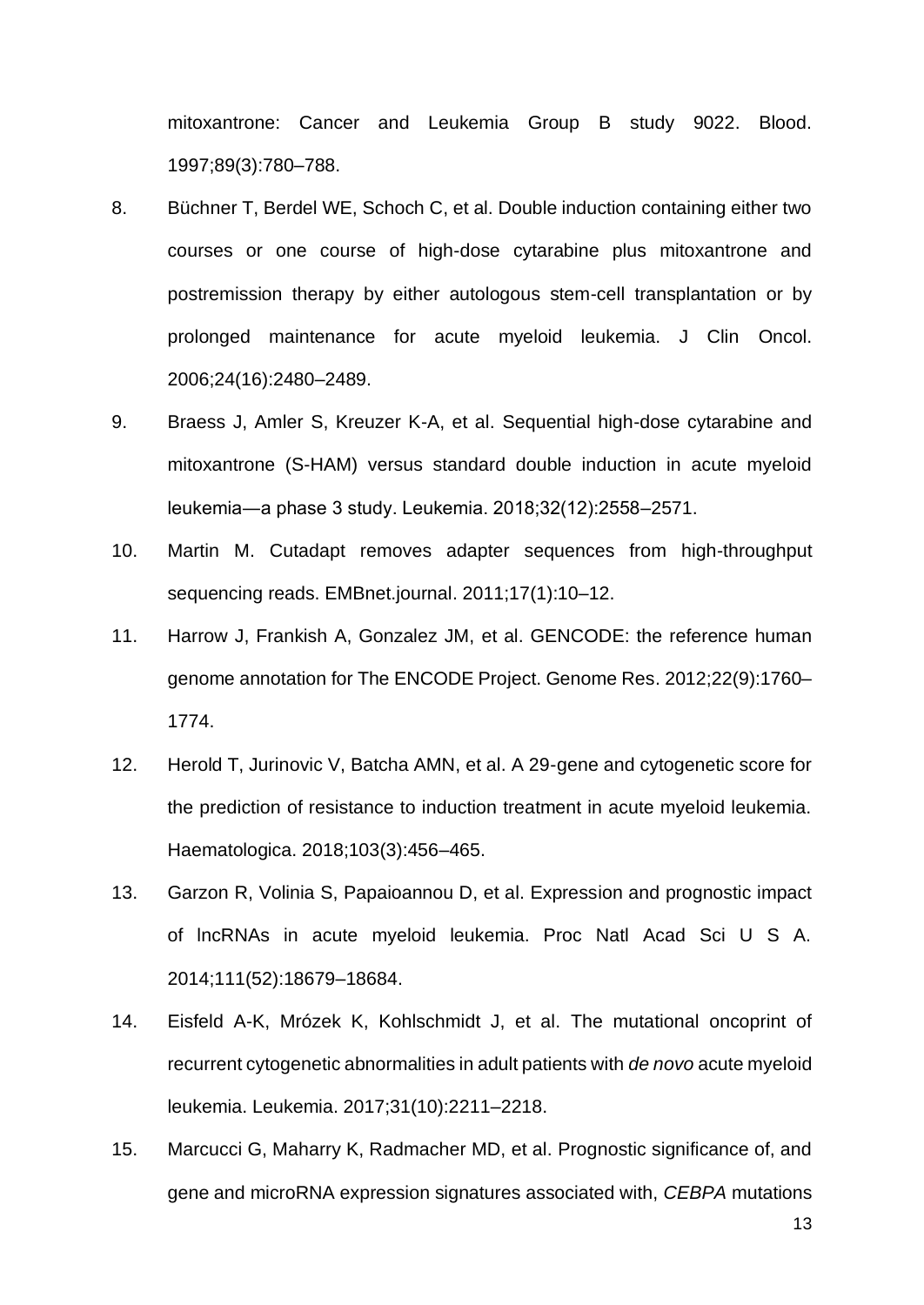in cytogenetically normal acute myeloid leukemia with high-risk molecular features: a Cancer and Leukemia Group B study. J Clin Oncol. 2008;26(31):5078–5087.

- 16. Whitman SP, Archer KJ, Feng L, et al. Absence of the wild-type allele predicts poor prognosis in adult *de novo* acute myeloid leukemia with normal cytogenetics and the internal tandem duplication of *FLT3*: a Cancer and Leukemia Group B study. Cancer Res. 2001;61(19):7233–7239.
- 17. Cheson BD, Cassileth PA, Head DR, et al. Report of the National Cancer Institute-sponsored workshop on definitions of diagnosis and response in acute myeloid leukemia. J Clin Oncol. 1990;8(5):813–819.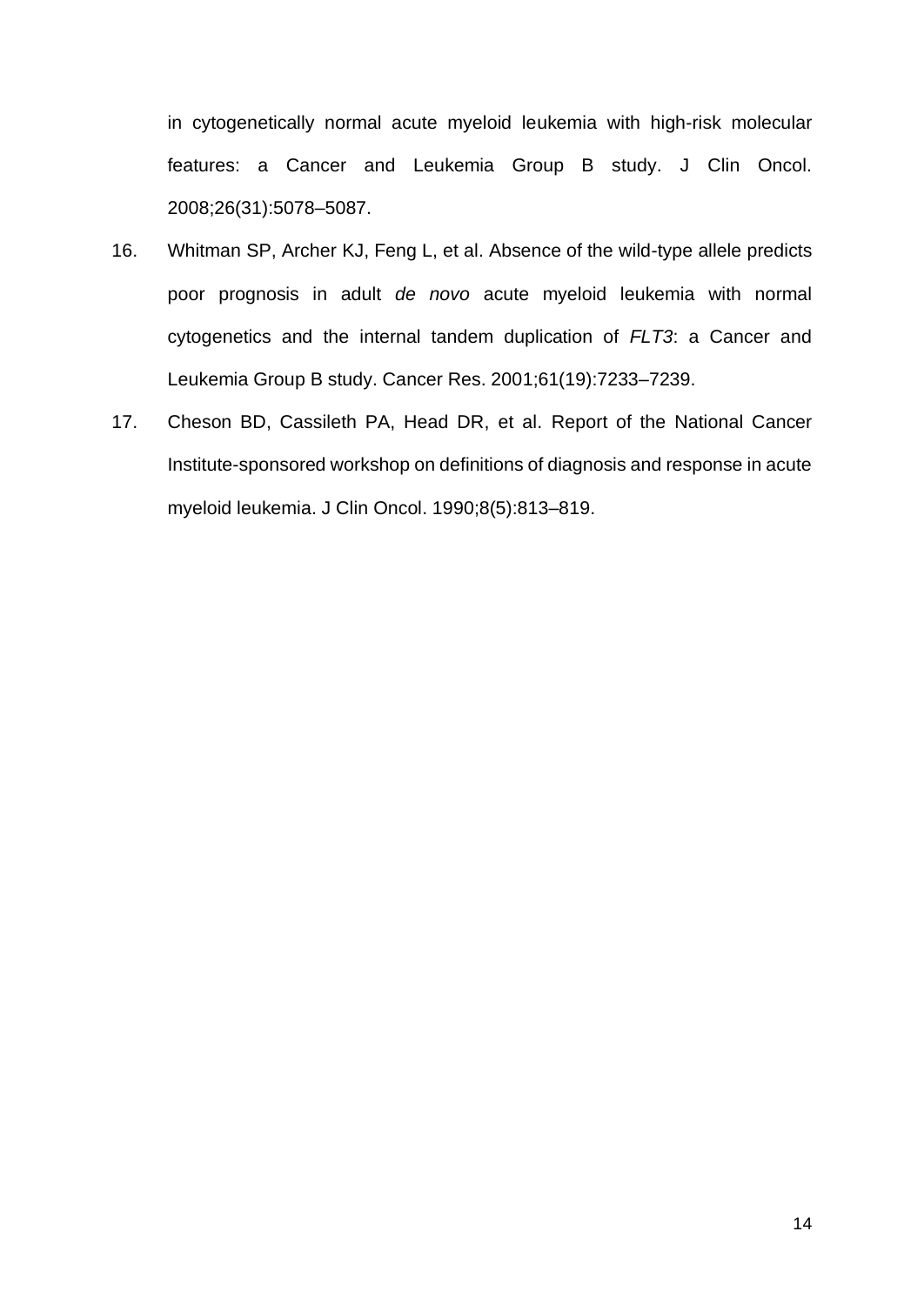**Supplementary Table S1**. List of recurrent genetic variants located within expressed long non-coding RNAs in younger adult patients with cytogenetically normal acute myeloid leukemia (provided as an Excel sheet).

**Supplementary Table S2.** List of recurrent long non-coding RNA variants that were identified in the training set of younger adult patients with CN-AML (CALGB/Alliance dataset) and could also be detected in the TCGA dataset of AML patients (provided as an Excel sheet).

**Supplementary Table S3.** List of recurrent genetic variants that are located within expressed long non-coding RNAs and associate with more than one clinical outcome endpoint in younger adult patients with cytogenetically normal acute myeloid leukemia (provided as an Excel sheet).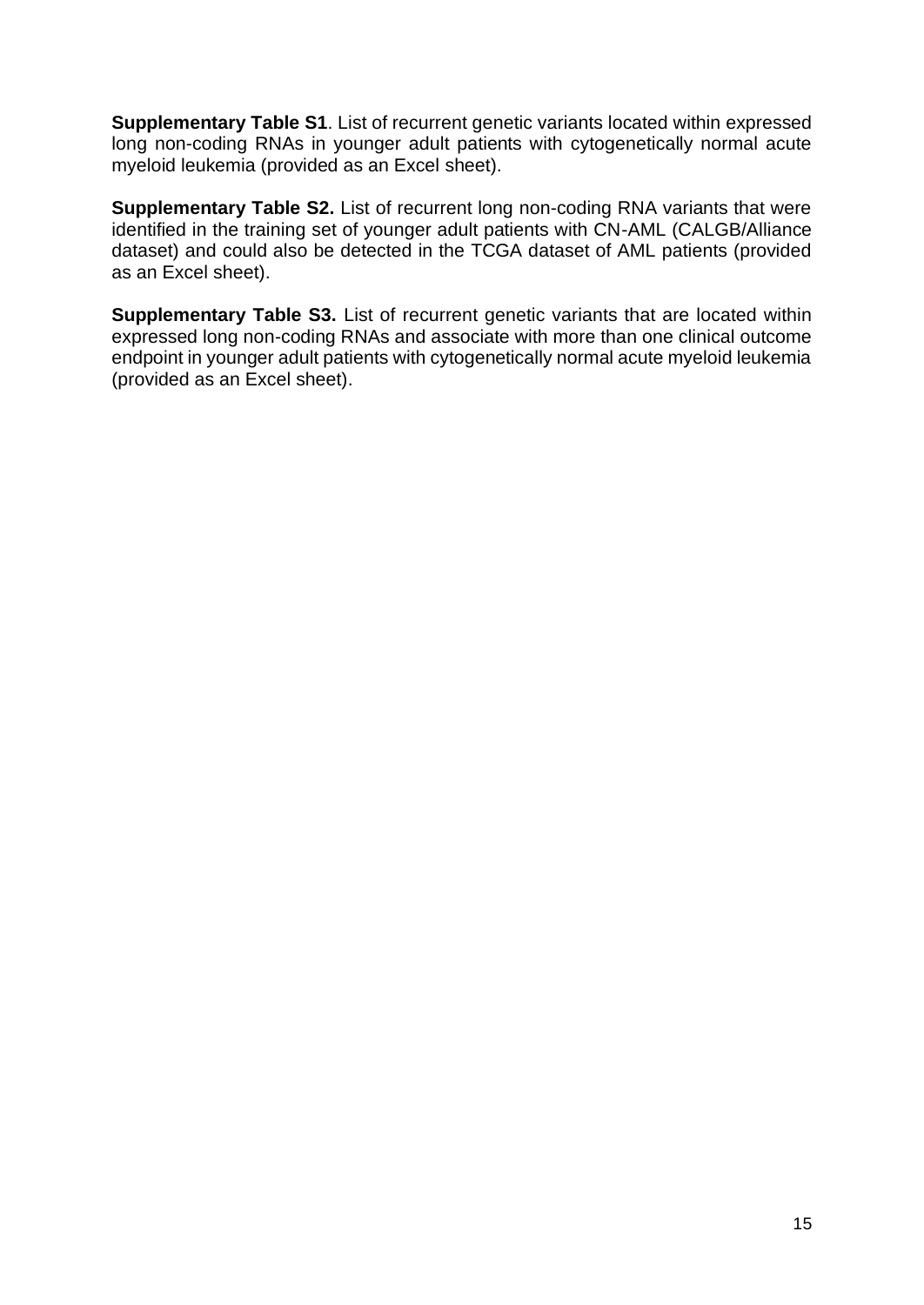**Supplementary Table S4.** Outcome of younger adult patients with cytogenetically normal acute myeloid leukemia by expression of the C-to-T variant of the *RP5- 1074L1.4* long non-coding RNA (*RP5-1074L1.4*varT) versus the wild-type lncRNA (*RP5-1074L1.4*wt).

| <b>Endpoint</b>                    | RP5-1074L1.4<br>varT (n=156) | RP5-1074L1.4<br>wt ( $n=87$ ) | P       | <b>OR/HR</b><br>(95% CI) |
|------------------------------------|------------------------------|-------------------------------|---------|--------------------------|
| Complete remission, n (%)          | 134 (86)                     | 70 (80)                       | 0.28    | 1.48<br>$(0.74 - 2.97)$  |
| Disease-free survival              |                              |                               | < 0.001 | 0.56                     |
| Median, years                      | 2.4                          | 1.0                           |         | $(0.40 - 0.79)$          |
| % Disease-free at 5 years (95% CI) | 44 (36-52)                   | 26 (16-36)                    |         |                          |
| Overall survival                   |                              |                               | 0.09    | 0.76                     |
| Median, years                      | 3.1                          | 2.2                           |         | $(0.55 - 1.05)$          |
| % Alive at 5 years (95% CI)        | 43 (35-51)                   | 34 (25-44)                    |         |                          |
| Event-free survival                |                              |                               | < 0.001 | 0.59                     |
| Median, years                      | 1.7                          | 0.8                           |         | $(0.44 - 0.80)$          |
| % Event-free at 5 years (95% CI)   | 38 (30-46)                   | 21 (13-30)                    |         |                          |

CI: confidence interval; HR: hazard ratio; n: number; OR: odds ratio; varT: C-to-T variant.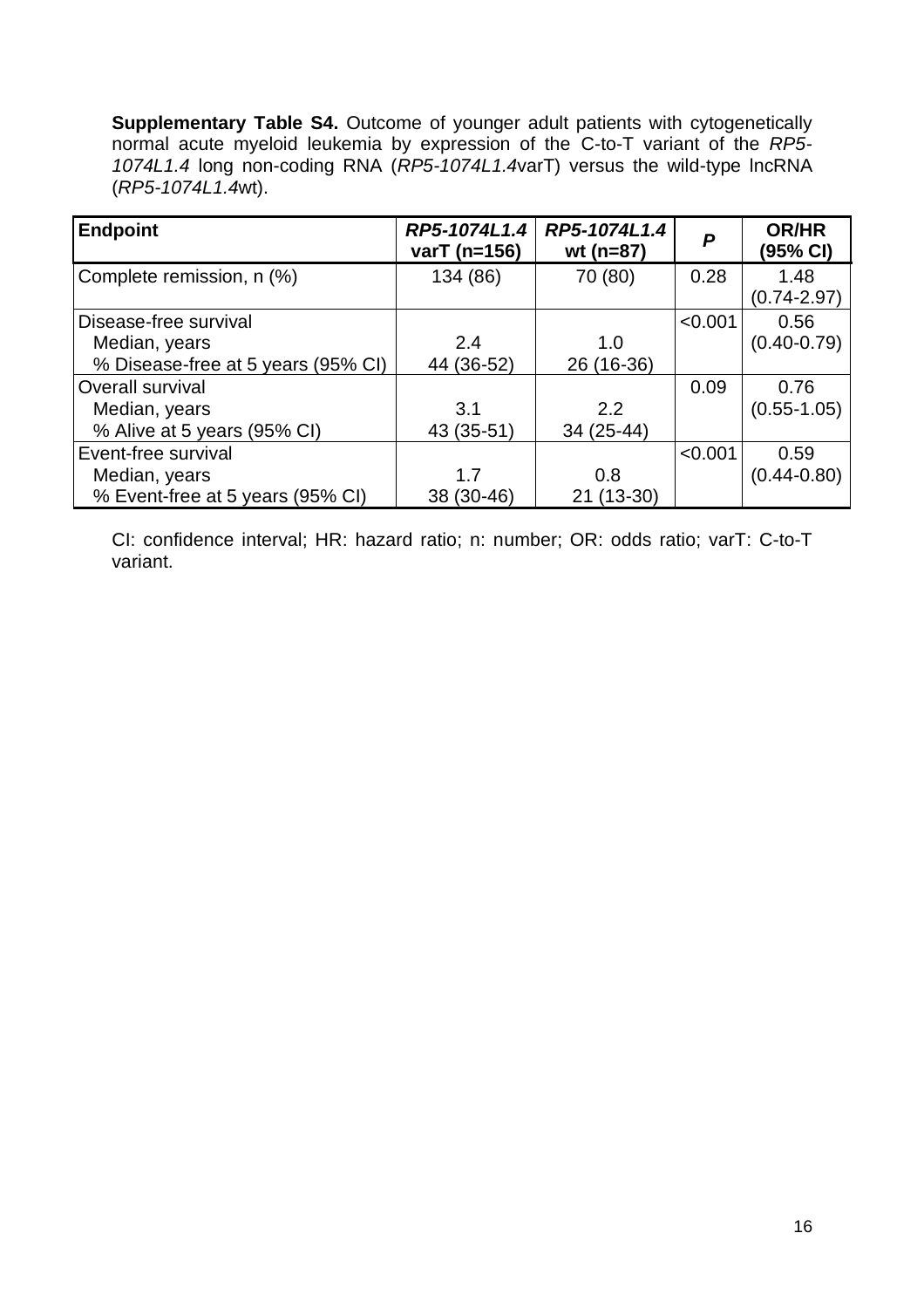**Supplementary Table S5.** Outcome of younger adult patients with cytogenetically normal acute myeloid leukemia by expression of the C-to-T variant of the *SNHG15*  long non-coding RNA (*SNHG15*varT) versus the wild-type lncRNA (*SNHG15*wt).

| <b>Endpoint</b>                    | SNHG15varT<br>$(n=239)$ | SNHG15wt<br>$(n=67)$ | P    | <b>OR/HR</b><br>(95% CI) |
|------------------------------------|-------------------------|----------------------|------|--------------------------|
| Complete remission, n (%)          | 199 (83)                | 53 (79)              | 0.47 | 2.19                     |
|                                    |                         |                      |      | $(0.90 - 5.33)$          |
| Disease-free survival              |                         |                      | 0.04 | 0.61                     |
| Median, years                      | 1.7                     | 1.0                  |      | $(0.41 - 0.90)$          |
| % Disease-free at 5 years (95% CI) | $37(30-43)$             | 22 (12-34)           |      |                          |
| Overall survival                   |                         |                      | 0.07 | 0.64                     |
| Median, years                      | 2.5                     | 1.4                  |      | $(0.43 - 0.94)$          |
| % Alive at 5 years (95% CI)        | 41 (34-47)              | 32 (22-44)           |      |                          |
| Event-free survival                |                         |                      | 0.04 | 0.58                     |
| Median, years                      | 1.1                     | 0.7                  |      | $(0.41 - 0.83)$          |
| % Event-free at 5 years (95% CI)   | 31 (25-36)              | 19 (11-30)           |      |                          |

CI: confidence interval; HR: hazard ratio; n: number; OR: odds ratio; varT: C-to-T variant.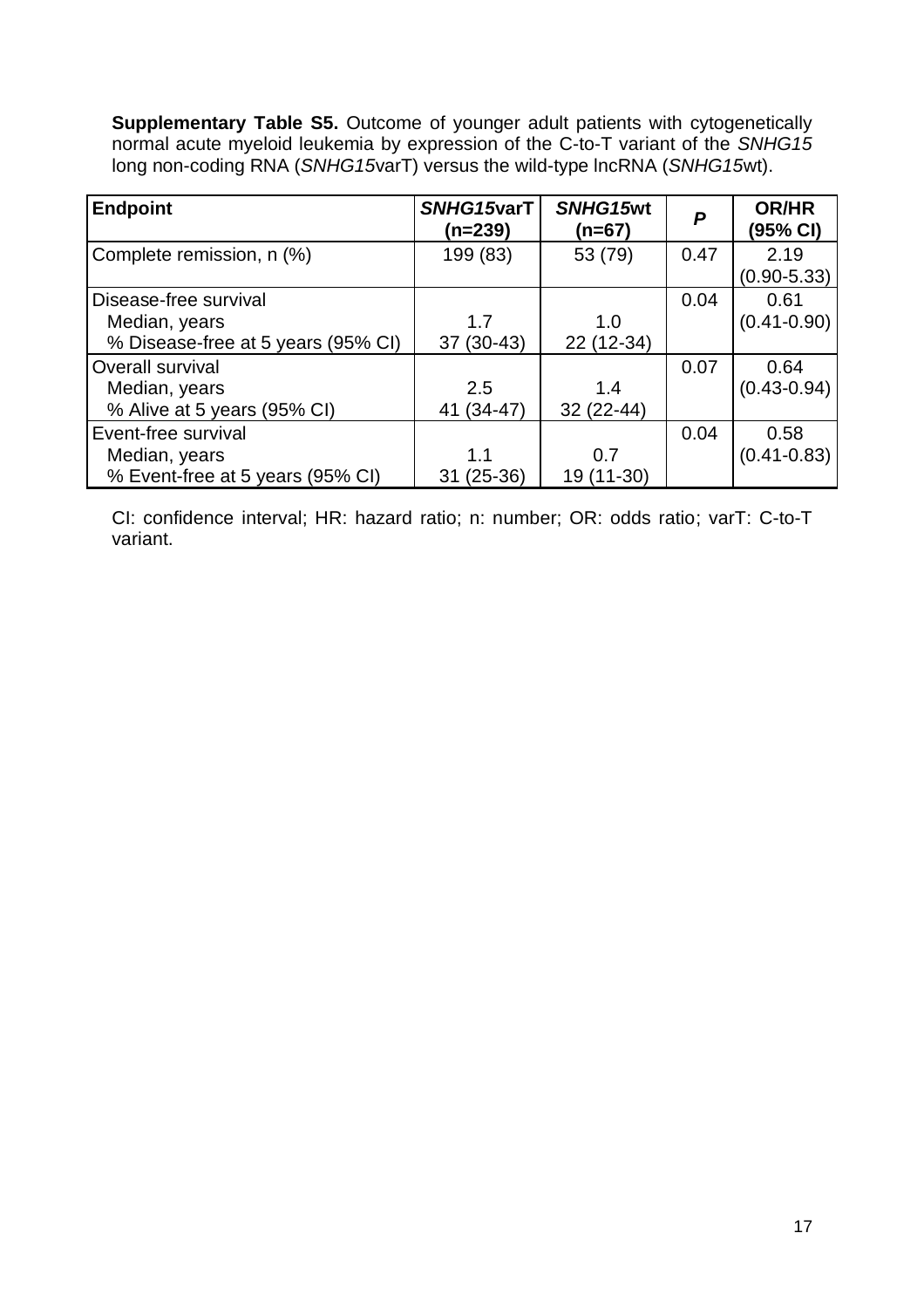**Supplementary Table S6.** Outcome of younger adult patients with cytogenetically normal acute myeloid leukemia by expression of the G-to-C variant of the *AL122127.25* long non-coding RNA (*AL122127.25*varC) versus the wild-type lncRNA (*AL122127.25*wt).

| <b>Endpoint</b>                    | AL122127.25<br>$\textit{varC}$ (n=72) | AL122127.25<br>$wt$ (n=185) | P     | <b>OR/HR</b><br>(95% CI) |
|------------------------------------|---------------------------------------|-----------------------------|-------|--------------------------|
| Complete remission, n (%)          | 53 (74)                               | 155 (84)                    | 0.08  | 0.54<br>$(0.28 - 1.04)$  |
| Disease-free survival              |                                       |                             | 0.01  | 1.57                     |
| Median, years                      | 0.7                                   | 1.6                         |       | $(1.11 - 2.24)$          |
| % Disease-free at 5 years (95% CI) | $17(8-28)$                            | $35(27-43)$                 |       |                          |
| Overall survival                   |                                       |                             | 0.01  | 1.49                     |
| Median, years                      | 1.1                                   | 2.2                         |       | $(1.08 - 2.04)$          |
| % Alive at 5 years (95% CI)        | 22 (17-25)                            | 40 (32-47)                  |       |                          |
| Event-free survival                |                                       |                             | 0.002 | 1.60                     |
| Median, years                      | 0.7                                   | 1.1                         |       | $(1.19 - 2.16)$          |
| % Event-free at 5 years (95% CI)   | $12(6-21)$                            | $30(23-37)$                 |       |                          |

CI: confidence interval; HR: hazard ratio; n: number; OR: odds ratio; varC: G-to-C variant.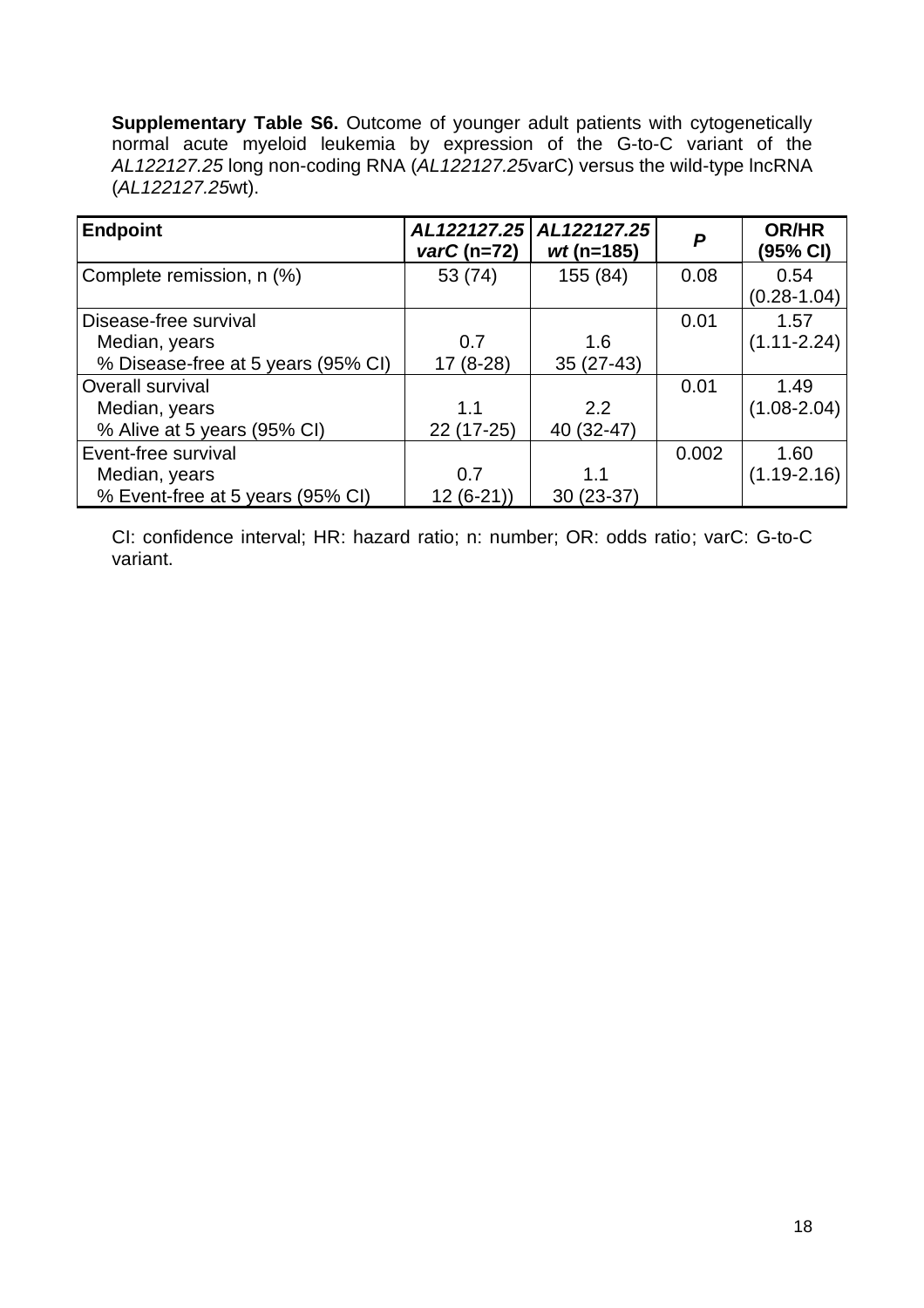**Supplementary Table S7.** Comparison of clinical and molecular characteristics by expression of the C-to-T variant of the *RP5-1074L1.4* long non-coding RNA (*RP5- 1074L1.4*varT) versus the wild-type lncRNA (*RP5-1074L1.4*wt) in younger adult patients with cytogenetically normal acute myeloid leukemia.

| <b>Characteristic</b>               | RP5-1074L1.4 varT RP5-1074L1.4 wt<br>$(n=156)$ | $(n=87)$     | $P^a$ |
|-------------------------------------|------------------------------------------------|--------------|-------|
| Age, years                          |                                                |              | 0.37  |
| Median                              | 47                                             | 45           |       |
| Range                               | 19-59                                          | 18-59        |       |
| Sex, n (%)                          |                                                |              | 1.00  |
| Male                                | 85 (54)                                        | 48 (55)      |       |
| Female                              | 71 (46)                                        | 39 (45)      |       |
| Race, n (%)                         |                                                |              | 0.09  |
| White                               | 143 (94)                                       | 74 (87)      |       |
| Non-white                           | 9(6)                                           | 11 (13)      |       |
| Hemoglobin, g/dL                    |                                                |              | 0.55  |
| Median                              | 9.1                                            | 9.6          |       |
| Range                               | 4.9-25.1                                       | $4.2 - 13.7$ |       |
| Platelet count, x10 <sup>9</sup> /L |                                                |              | 0.36  |
| Median                              | 55                                             | 56           |       |
| Range                               | 8-266                                          | 16-433       |       |
| WBC count, x10 <sup>9</sup> /L      |                                                |              | 0.39  |
| Median                              | 27.5                                           | 23.5         |       |
| Range                               | 0.6-475.0                                      | 0.8-303.6    |       |
| Blood blasts, %                     |                                                |              | 0.82  |
| Median                              | 63                                             | 60           |       |
| Range                               | $0 - 97$                                       | $0 - 97$     |       |
| Bone marrow blasts, %               |                                                |              | 0.89  |
| Median                              | 69                                             | 68           |       |
|                                     |                                                |              |       |
| Range                               | 21-95                                          | 18-92        |       |
| Extramedullary involvement, n (%)   |                                                |              | 0.65  |
| Present                             | 45 (29)                                        | 21 (26)      |       |
| Absent                              | 109 (71)                                       | 60 (74)      |       |
| ASXL1, n (%)                        |                                                |              | 0.10  |
| Mutated                             | 2(1)                                           | 5(6)         |       |
| Wild-type                           | 147 (99)                                       | 79 (94)      |       |
| CEBPA, n (%)                        |                                                |              | 1.00  |
| Double Mutated                      | 25 (17)                                        | 15(17)       |       |
| Wild-type                           | 120 (83)                                       | 71(83)       |       |
| DNMT3A, n (%)                       |                                                |              | 0.78  |
| Mutated                             | 57 (38)                                        | 34 (40)      |       |
| Wild-type                           | 94 (62)                                        | 51 (60)      |       |
| $FLT3$ -ITD, n $(\%)$               |                                                |              | 0.50  |
| Present                             | 60 (40)                                        | 39(45)       |       |
| Absent                              | 91 (60)                                        | 48 (55)      |       |
| FLT3-TKD, n (%)                     |                                                |              | 0.03  |
| Present                             | 18 (12)                                        | 3(4)         |       |
| Absent                              | 132 (88)                                       | 82 (96)      |       |
| IDH1, n (%)                         |                                                |              | 0.21  |
| Mutated                             | 9(6)                                           | 9(11)        |       |
| Wild-type                           | 142 (94)                                       | 76 (89)      |       |
| <i>IDH2</i> , n (%)                 |                                                |              | 0.22  |
| Mutated                             | 10(7)                                          | 10(12)       |       |
| Wild-type                           | 141 (93)                                       | 75 (88)      |       |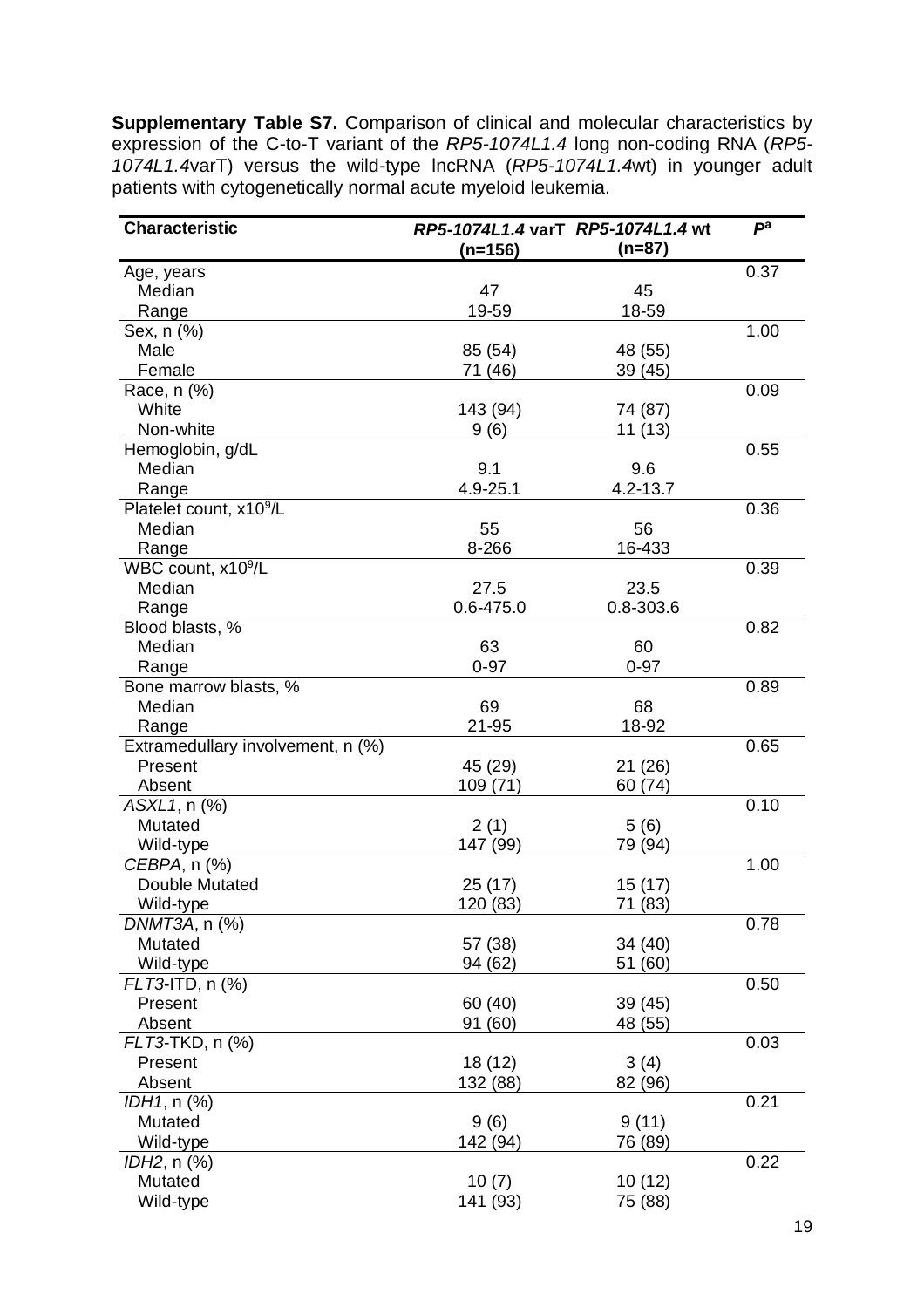| <b>Characteristic</b>                     | RP5-1074L1.4 varT RP5-1074L1.4 wt |         | $P^a$ |
|-------------------------------------------|-----------------------------------|---------|-------|
|                                           | (n=156)                           | (n=87)  |       |
| NPM1, n (%)                               |                                   |         | 1.00  |
| Mutated                                   | 91 (58)                           | 51 (59) |       |
| Wild-type                                 | 65 (42)                           | 36 (41) |       |
| RUNX1, n (%)                              |                                   |         | 0.71  |
| Mutated                                   | 6(4)                              | 2(2)    |       |
| Wild-type                                 | 145 (96)                          | 83 (98) |       |
| TET2, n (%)                               |                                   |         | 0.65  |
| Mutated                                   | 13(9)                             | 9(11)   |       |
| Wild-type                                 | 138 (91)                          | 76 (89) |       |
| $WT1$ , n $(%)$                           |                                   |         | 0.41  |
| Mutated                                   | 20(13)                            | 8(9)    |       |
| Wild-type                                 | 131 (87)                          | 77 (91) |       |
| ELN genetic group, <sup>b</sup> n (%)     |                                   |         | 0.32  |
| Favorable                                 | 88 (61)                           | 42 (51) |       |
| Intermediate                              | 37(26)                            | 27 (33) |       |
| Adverse                                   | 19 (13)                           | 14(17)  |       |
| $ERG$ expression, <sup>c</sup> n (%)      |                                   |         | 0.89  |
| High                                      | 82 (53)                           | 44 (51) |       |
| Low                                       | 74 (47)                           | 42 (49) |       |
| $BAALC$ expression, <sup>c</sup> n (%)    |                                   |         | 0.68  |
| High                                      | 71(51)                            | 44 (54) |       |
| Low                                       | 69 (49)                           | 37 (46) |       |
| $MN1$ expression, <sup>c</sup> n (%)      |                                   |         | 0.59  |
| High                                      | 73 (49)                           | 45 (54) |       |
| Low                                       | 76 (51)                           | 39 (46) |       |
| miR-3151 expression, $n$ (%)              |                                   |         | 1.00  |
| Expressed                                 | 21(17)                            | 12 (17) |       |
| Not expressed                             | 102 (79)                          | 57 (83) |       |
| miR-155 expression, <sup>c</sup> n $(\%)$ |                                   |         | 0.77  |
| High                                      | 68 (54)                           | 39 (56) |       |
| Low                                       | 58 (46)                           | 31(44)  |       |

n: number; ELN: European LeukemiaNet; *FLT3*-ITD: internal tandem duplications of the *FLT3* gene; *FLT3*-TKD: tyrosine kinase domain mutations of the *FLT3* gene; varT: C-to-T variant; WBC: white blood cell; wt: wild-type.

<sup>a</sup> *P-*values for categorical variables are from Fisher's exact test, *P-*values for continuous variables are from Wilcoxon rank sum test.

b Among patients with cytogenetically normal acute myeloid leukemia (CN-AML), the ELN Favorable-risk group comprises patients with biallelic mutations in *CEBPA* and patients with mutated *NPM1* without *FLT3*-ITD or with *FLT3*-ITDlow. The ELN Intermediate-risk group includes patients with wild-type *CEBPA* and either wild-type *NPM1* without *FLT3*-ITD, wild-type *NPM1* and *FLT3*-ITDlow or mutated *NPM1* and *FLT3*-ITDhigh. The ELN Adverse-risk group comprises patients with wild-type *CEBPA* and wild-type *NPM1* with *FLT3*-ITDhigh, patients with mutated *TP53*, and patients with mutated *RUNX1* and/or mutated *ASXL1* (if these mutations do not co-occur with Favorable-risk AML subtype). *FLT3*-ITD<sup>low</sup> is defined by a *FLT3*-ITD/*FLT3* wild-type allelic ratio of less than 0.5 and *FLT3*-ITDhigh is defined as by a *FLT3*-ITD/*FLT3* wildtype allelic ratio of equal to or more than 0.5.

<sup>c</sup> The median expression value was used as the cut point.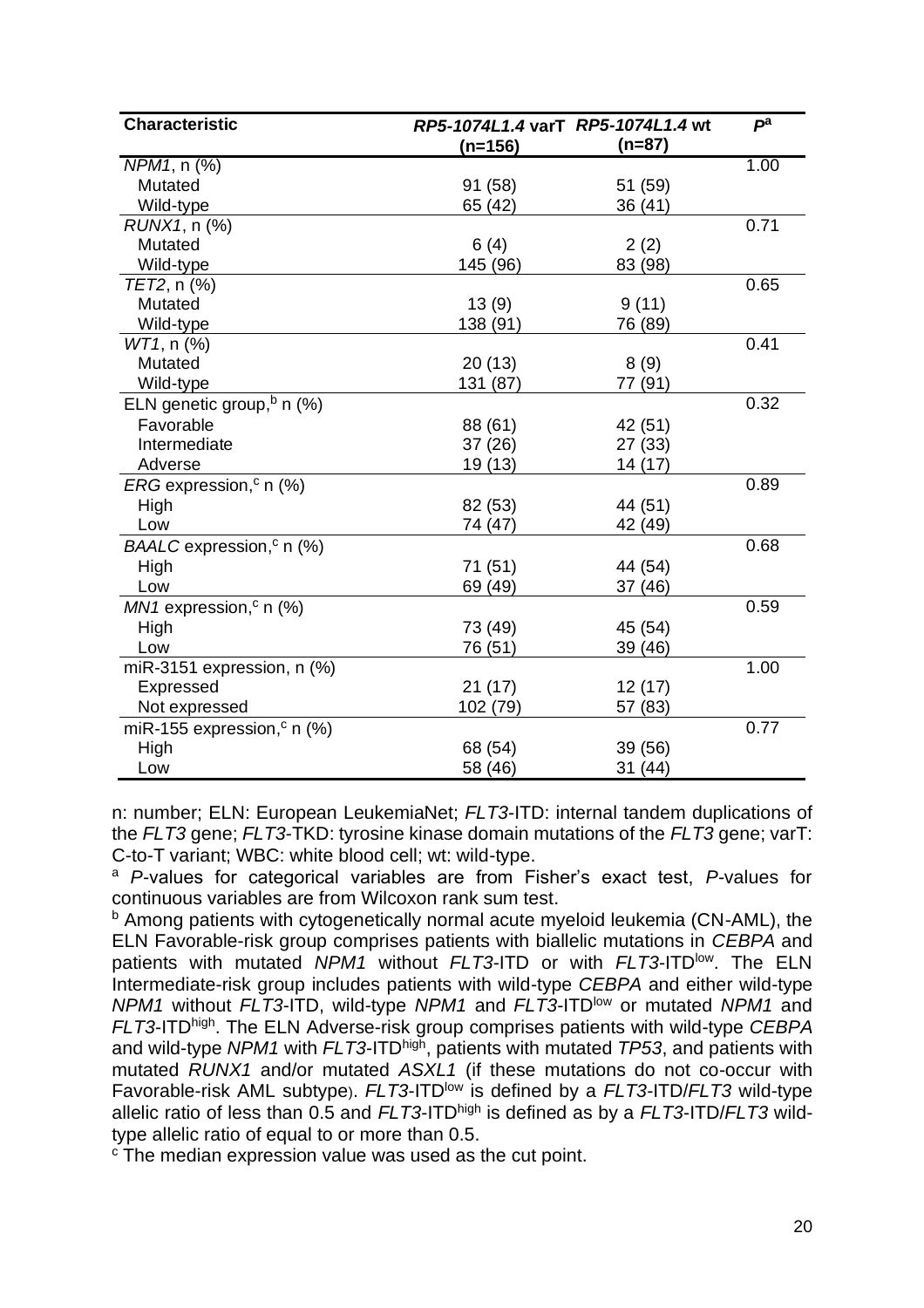**Supplementary Table S8.** Comparison of clinical and molecular characteristics by expression of the C-to-T variant of the *SNHG15* long non-coding RNA (*SNHG15*varT) versus the wild-type lncRNA (*SNHG15*wt) in younger adult patients with cytogenetically normal acute myeloid leukemia.

| 0.03<br>Age, years<br>46<br>43<br>Median<br>18-59<br>Range<br>17-59<br>0.68<br>Sex, n (%)<br>Male<br>120 (50)<br>36 (54)<br>Female<br>119 (50)<br>31 (46)<br>Race, n (%)<br>0.02<br>White<br>216 (93)<br>54 (82)<br>Non-white<br>12(18)<br>17(7)<br>Hemoglobin, g/dL<br>0.88<br>Median<br>9.3<br>9.1<br>$5.2 - 15.1$<br>Range<br>$4.6 - 13.2$<br>Platelet count, x10 <sup>9</sup> /L<br>0.56<br>56<br>Median<br>60<br>Range<br>8-445<br>$8 - 213$<br>WBC count, x10 <sup>9</sup> /L<br>0.49 |
|---------------------------------------------------------------------------------------------------------------------------------------------------------------------------------------------------------------------------------------------------------------------------------------------------------------------------------------------------------------------------------------------------------------------------------------------------------------------------------------------|
|                                                                                                                                                                                                                                                                                                                                                                                                                                                                                             |
|                                                                                                                                                                                                                                                                                                                                                                                                                                                                                             |
|                                                                                                                                                                                                                                                                                                                                                                                                                                                                                             |
|                                                                                                                                                                                                                                                                                                                                                                                                                                                                                             |
|                                                                                                                                                                                                                                                                                                                                                                                                                                                                                             |
|                                                                                                                                                                                                                                                                                                                                                                                                                                                                                             |
|                                                                                                                                                                                                                                                                                                                                                                                                                                                                                             |
|                                                                                                                                                                                                                                                                                                                                                                                                                                                                                             |
|                                                                                                                                                                                                                                                                                                                                                                                                                                                                                             |
|                                                                                                                                                                                                                                                                                                                                                                                                                                                                                             |
|                                                                                                                                                                                                                                                                                                                                                                                                                                                                                             |
|                                                                                                                                                                                                                                                                                                                                                                                                                                                                                             |
|                                                                                                                                                                                                                                                                                                                                                                                                                                                                                             |
|                                                                                                                                                                                                                                                                                                                                                                                                                                                                                             |
|                                                                                                                                                                                                                                                                                                                                                                                                                                                                                             |
|                                                                                                                                                                                                                                                                                                                                                                                                                                                                                             |
| 30.3<br>Median<br>28.5                                                                                                                                                                                                                                                                                                                                                                                                                                                                      |
| Range<br>$0.8 - 303.6$<br>$0.8 - 303.8$                                                                                                                                                                                                                                                                                                                                                                                                                                                     |
| Blood blasts, %<br>0.68                                                                                                                                                                                                                                                                                                                                                                                                                                                                     |
| Median<br>63<br>62                                                                                                                                                                                                                                                                                                                                                                                                                                                                          |
| Range<br>$0 - 97$<br>$0 - 97$                                                                                                                                                                                                                                                                                                                                                                                                                                                               |
| Bone marrow blasts, %<br>0.80                                                                                                                                                                                                                                                                                                                                                                                                                                                               |
| 70<br>Median<br>66                                                                                                                                                                                                                                                                                                                                                                                                                                                                          |
| 18-94<br>21-96<br>Range                                                                                                                                                                                                                                                                                                                                                                                                                                                                     |
| Extramedullary involvement, n (%)<br>0.65                                                                                                                                                                                                                                                                                                                                                                                                                                                   |
| Present<br>68 (29)<br>21 (32)                                                                                                                                                                                                                                                                                                                                                                                                                                                               |
| Absent<br>167 (71)<br>45 (68)                                                                                                                                                                                                                                                                                                                                                                                                                                                               |
| ASXL1, n (%)<br>0.73                                                                                                                                                                                                                                                                                                                                                                                                                                                                        |
| Mutated<br>9(4)<br>3(5)                                                                                                                                                                                                                                                                                                                                                                                                                                                                     |
| Wild-type<br>220 (96)<br>63 (95)                                                                                                                                                                                                                                                                                                                                                                                                                                                            |
| CEBPA, n (%)<br>0.13                                                                                                                                                                                                                                                                                                                                                                                                                                                                        |
| Double mutated<br>33(15)<br>15(23)                                                                                                                                                                                                                                                                                                                                                                                                                                                          |
| Wild-type<br>191 (85)<br>51 (77)                                                                                                                                                                                                                                                                                                                                                                                                                                                            |
| 0.57<br>DNMT3A, n (%)                                                                                                                                                                                                                                                                                                                                                                                                                                                                       |
| Mutated<br>94 (41)<br>24 (36)                                                                                                                                                                                                                                                                                                                                                                                                                                                               |
| 42 (64)<br>Wild-type<br>135 (59)                                                                                                                                                                                                                                                                                                                                                                                                                                                            |
| FLT3-ITD, n (%)<br>0.78                                                                                                                                                                                                                                                                                                                                                                                                                                                                     |
| Present<br>92 (39)<br>27 (42)                                                                                                                                                                                                                                                                                                                                                                                                                                                               |
| Absent<br>143 (61)<br>38 (58)                                                                                                                                                                                                                                                                                                                                                                                                                                                               |
| 0.15<br>FLT3-TKD, n (%)                                                                                                                                                                                                                                                                                                                                                                                                                                                                     |
| 25(11)<br>Present<br>3(5)                                                                                                                                                                                                                                                                                                                                                                                                                                                                   |
| Absent<br>204 (89)<br>62 (95)                                                                                                                                                                                                                                                                                                                                                                                                                                                               |
| 0.12<br>IDH1, n (%)                                                                                                                                                                                                                                                                                                                                                                                                                                                                         |
| Mutated<br>22 (10)<br>2(3)                                                                                                                                                                                                                                                                                                                                                                                                                                                                  |
| Wild-type<br>207 (90)<br>64 (97)                                                                                                                                                                                                                                                                                                                                                                                                                                                            |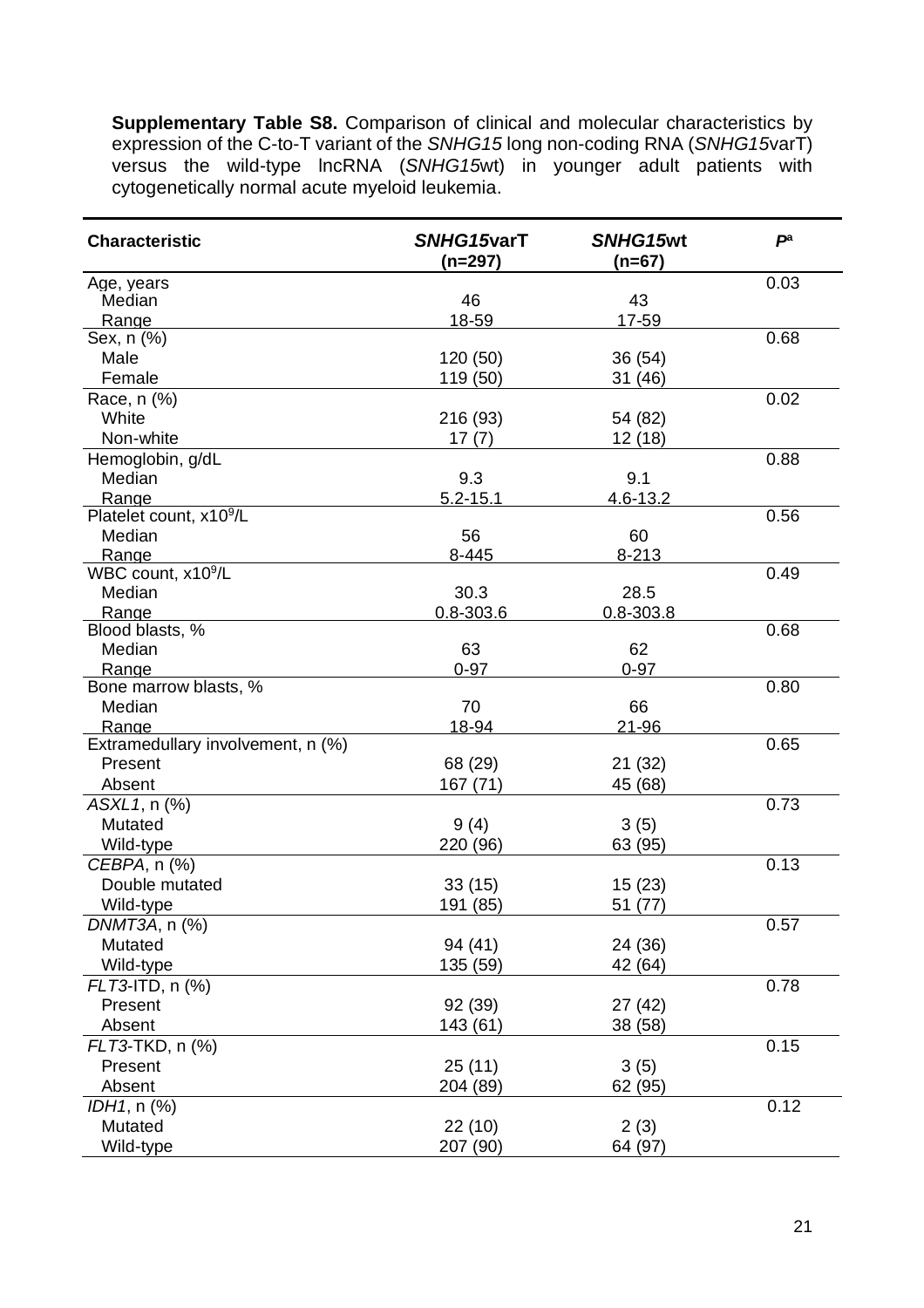| <b>Characteristic</b>                     | SNHG15varT<br>(n=297) | SNHG15wt<br>(n=67) | $P^a$ |
|-------------------------------------------|-----------------------|--------------------|-------|
| IDH2, n (%)                               |                       |                    | 0.80  |
| Mutated                                   | 19(8)                 | 6(9)               |       |
| Wild-type                                 | 210 (92)              | 60 (91)            |       |
| NPM1, n (%)                               |                       |                    | 0.21  |
| Mutated                                   | 142 (59)              | 34(51)             |       |
| Wild-type                                 | 97(41)                | 33 (49)            |       |
| RUNX1, n (%)                              |                       |                    | 0.76  |
| Mutated                                   | 12(5)                 | 4(6)               |       |
| Wild-type                                 | 217 (95)              | 62 (94)            |       |
| TET2, n (%)                               |                       |                    | 0.52  |
| Mutated                                   | 25(11)                | 9(14)              |       |
| Wild-type                                 | 204 (89)              | 57 (86)            |       |
| WT1, n (%)                                |                       |                    | 0.40  |
| Mutated                                   | 26(11)                | 10(15)             |       |
| Wild-type                                 | 203 (89)              | 56 (85)            |       |
| ELN genetic group, $\frac{b}{b}$ n (%)    |                       |                    | 0.38  |
| Favorable                                 | 126 (58)              | 36(55)             |       |
| Intermediate                              | 61(28)                | 15(23)             |       |
| Adverse                                   | 32(15)                | 14 (22)            |       |
| ERG expression, <sup>c</sup> n (%)        |                       |                    | 0.68  |
| High                                      | 124 (52)              | 37(55)             |       |
| Low                                       | 113 (48)              | 30(45)             |       |
| BAALC expression, <sup>c</sup> n (%)      |                       |                    | 0.16  |
| High                                      | 113(51)               | 40 (62)            |       |
| Low                                       | 108 (49)              | 25 (38)            |       |
| $MN1$ expression, <sup>c</sup> n (%)      |                       |                    | 0.05  |
| High                                      | 115 (50)              | 42 (65)            |       |
| Low                                       | 115 (50)              | 23(35)             |       |
| miR-3151 expression, n (%)                |                       |                    | 0.17  |
| Expressed                                 | 33(16)                | 14(25)             |       |
| Not expressed                             | 169 (84)              | 41 (75)            |       |
| miR-155 expression, <sup>c</sup> n $(\%)$ |                       |                    | 1.00  |
| High                                      | 104(51)               | 28(51)             |       |
| Low                                       | 98 (49)               | 27 (49)            |       |

n: number; ELN: European LeukemiaNet; *FLT3*-ITD: internal tandem duplications of the *FLT3* gene; *FLT3*-TKD: tyrosine kinase domain mutations of the *FLT3* gene; varT: C-to-T variant; WBC: white blood cell; wt: wild-type.

<sup>a</sup> *P-*values for categorical variables are from Fisher's exact test, *P-*values for continuous variables are from Wilcoxon rank sum test.

b Among patients with cytogenetically normal acute myeloid leukemia (CN-AML), the ELN Favorable-risk group comprises patients with biallelic mutations in *CEBPA* and patients with mutated *NPM1* without *FLT3*-ITD or with *FLT3*-ITDlow. The ELN Intermediate-risk group includes patients with wild-type *CEBPA* and either wild-type *NPM1* without *FLT3*-ITD, wild-type *NPM1* and *FLT3*-ITDlow or mutated *NPM1* and *FLT3*-ITDhigh. The ELN Adverse-risk group comprises patients with wild-type *CEBPA* and wild-type *NPM1* with *FLT3*-ITDhigh, patients with mutated *TP53*, and patients with mutated *RUNX1* and/or mutated *ASXL1* (if these mutations do not co-occur with Favorable-risk AML subtype). *FLT3*-ITDlow is defined by a *FLT3*-ITD/*FLT3* wild-type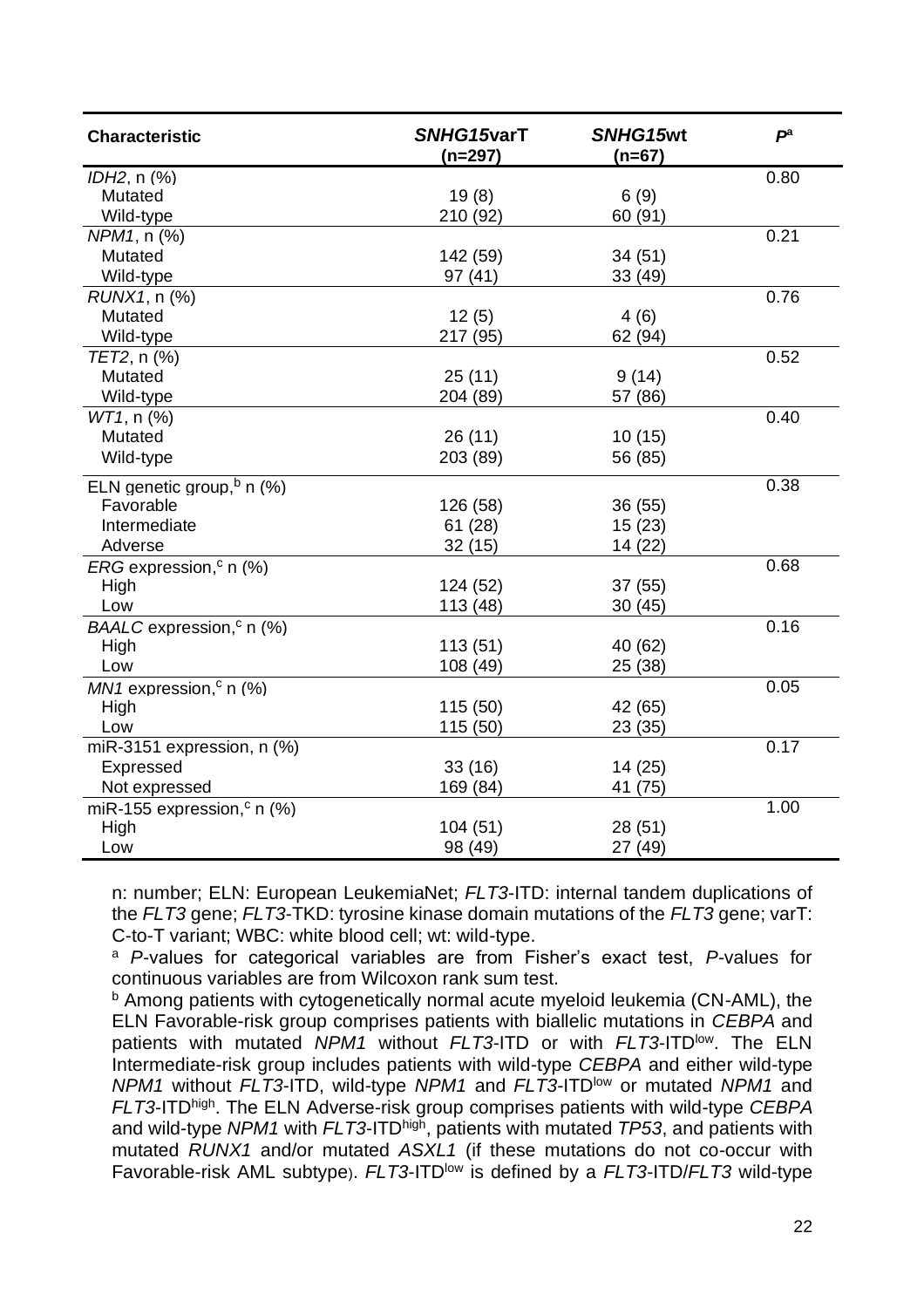allelic ratio of less than 0.5 and *FLT3*-ITDhigh is defined as by a *FLT3*-ITD/*FLT3* wildtype allelic ratio of equal to or more than 0.5.

 $\textdegree$  The median expression value was used as the cut point.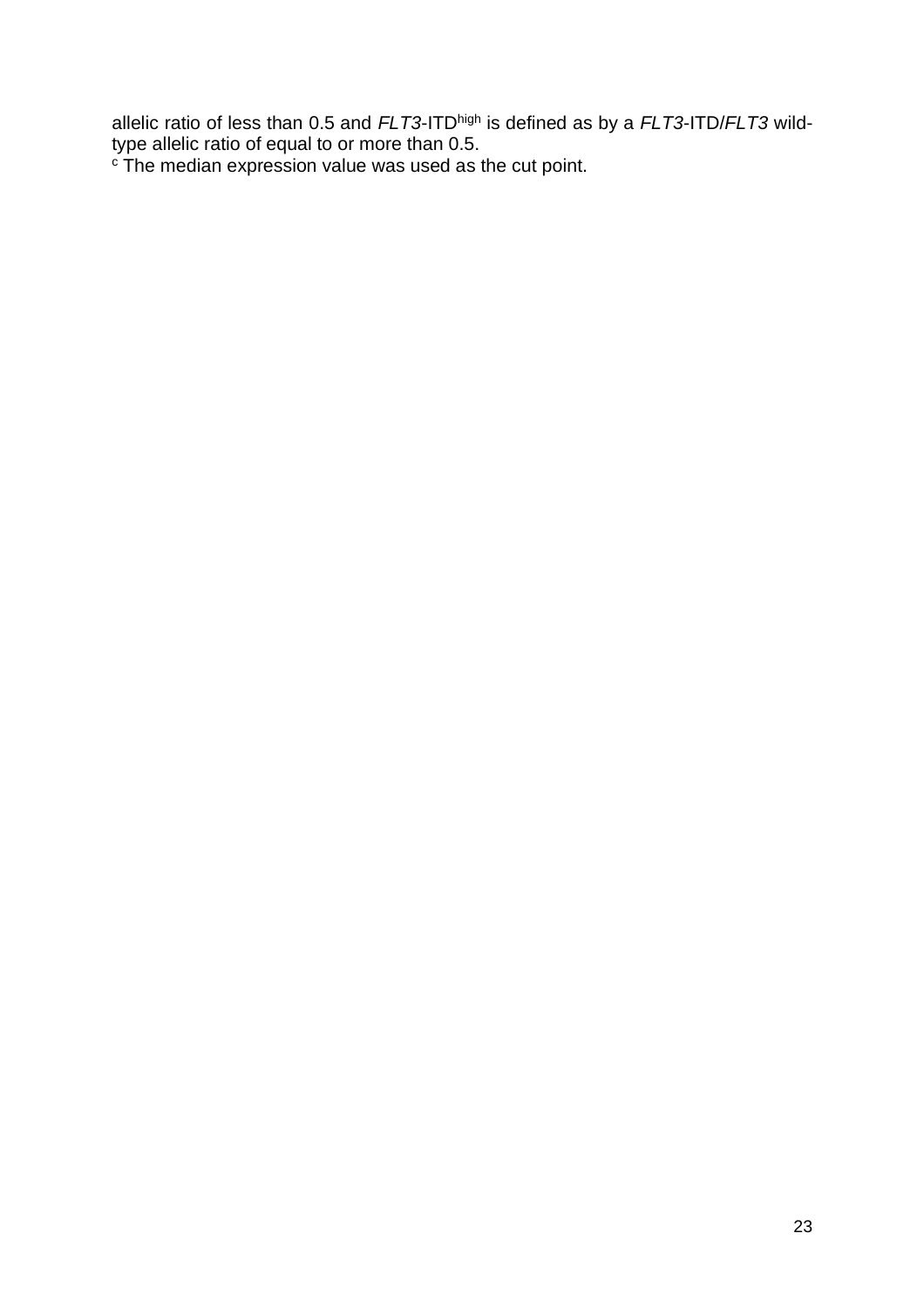**Supplementary Table S9.** Comparison of clinical and molecular characteristics by expression of the C-variant of the *AL122127.25* long non-coding RNA (*AL122127.25*varC) versus the wild-type lncRNA (*AL122127.25*wt) in younger adult patients with cytogenetically normal acute myeloid leukemia.

| <b>Characteristic</b>                      | AL122127.25varC AL122127.25wt<br>(n=72) | (n=185)       | $P^a$ |
|--------------------------------------------|-----------------------------------------|---------------|-------|
| Age, years                                 |                                         |               | 0.22  |
| Median                                     | 44                                      | 47            |       |
| Range                                      | 19-59                                   | 17-59         |       |
| Sex, n (%)                                 |                                         |               | 0.13  |
| Male                                       | 29 (40)                                 | 95(51)        |       |
| Female                                     | 43 (60)                                 | 90 (49)       |       |
| Race, n (%)                                |                                         |               | 0.36  |
| White                                      | 61 (86)                                 | 164 (91)      |       |
| Non-white                                  | 10(14)                                  | 17(9)         |       |
| Hemoglobin, g/dL                           |                                         |               | 0.16  |
| Median                                     | 9.4                                     | 9.0           |       |
| Range                                      | $4.8 - 14.4$                            | $4.2 - 15.1$  |       |
| Platelet count, x10 <sup>9</sup> /L        |                                         |               | 0.08  |
| Median                                     | 66                                      | 49            |       |
| Range                                      | 10-266                                  | 8-347         |       |
| WBC count, $x10^9/L$                       |                                         |               | 0.85  |
| Median                                     | 28.8                                    | 27.1          |       |
| Range                                      | $0.9 - 475.0$                           | $0.8 - 298.4$ |       |
| Blood blasts, %                            |                                         |               | 0.71  |
| Median                                     | 58                                      | 65            |       |
| Range                                      | $0 - 97$                                | $0 - 97$      |       |
|                                            |                                         |               |       |
| Bone marrow blasts, %                      |                                         |               | 0.96  |
| Median                                     | 66<br>19-96                             | 68            |       |
| Range<br>Extramedullary involvement, n (%) |                                         | 20-95         | 0.21  |
| Present                                    | 15(21)                                  | 53 (30)       |       |
| Absent                                     | 55 (79)                                 | 126 (70)      |       |
|                                            |                                         |               | 0.75  |
| ASXL1, n (%)<br>Mutated                    |                                         |               |       |
|                                            | 4(6)                                    | 8(5)          |       |
| Wild-type                                  | 66 (94)                                 | 168 (95)      |       |
| CEBPA, n (%)                               |                                         |               | 0.20  |
| Double mutated                             | 5(8)                                    | 25 (14)       |       |
| Wild-type                                  | 61(92)                                  | 154 (86)      |       |
| DNMT3A, n (%)                              |                                         |               | 0.15  |
| Mutated                                    | 33(47)                                  | 64 (36)       |       |
| Wild-type                                  | 37(53)                                  | 112 (64)      |       |
| FLT3-ITD, n (%)                            |                                         |               | 0.12  |
| Present                                    | 38 (54)                                 | 79 (43)       |       |
| Absent                                     | 32 (46)                                 | 103 (57)      |       |
| FLT3-TKD, n (%)                            |                                         |               | 0.26  |
| Present                                    | 5(7)                                    | 22 (13)       |       |
| Absent                                     | 65 (93)                                 | 153 (87)      |       |
| IDH1, n (%)                                |                                         |               | 0.24  |
| Mutated                                    | 10(14)                                  | 15(9)         |       |
| Wild-type                                  | 60 (86)                                 | 161 (91)      |       |
| $IDH2$ , n $(\%)$                          |                                         |               | 0.17  |
| Mutated                                    | 11 (16)                                 | 16(9)         |       |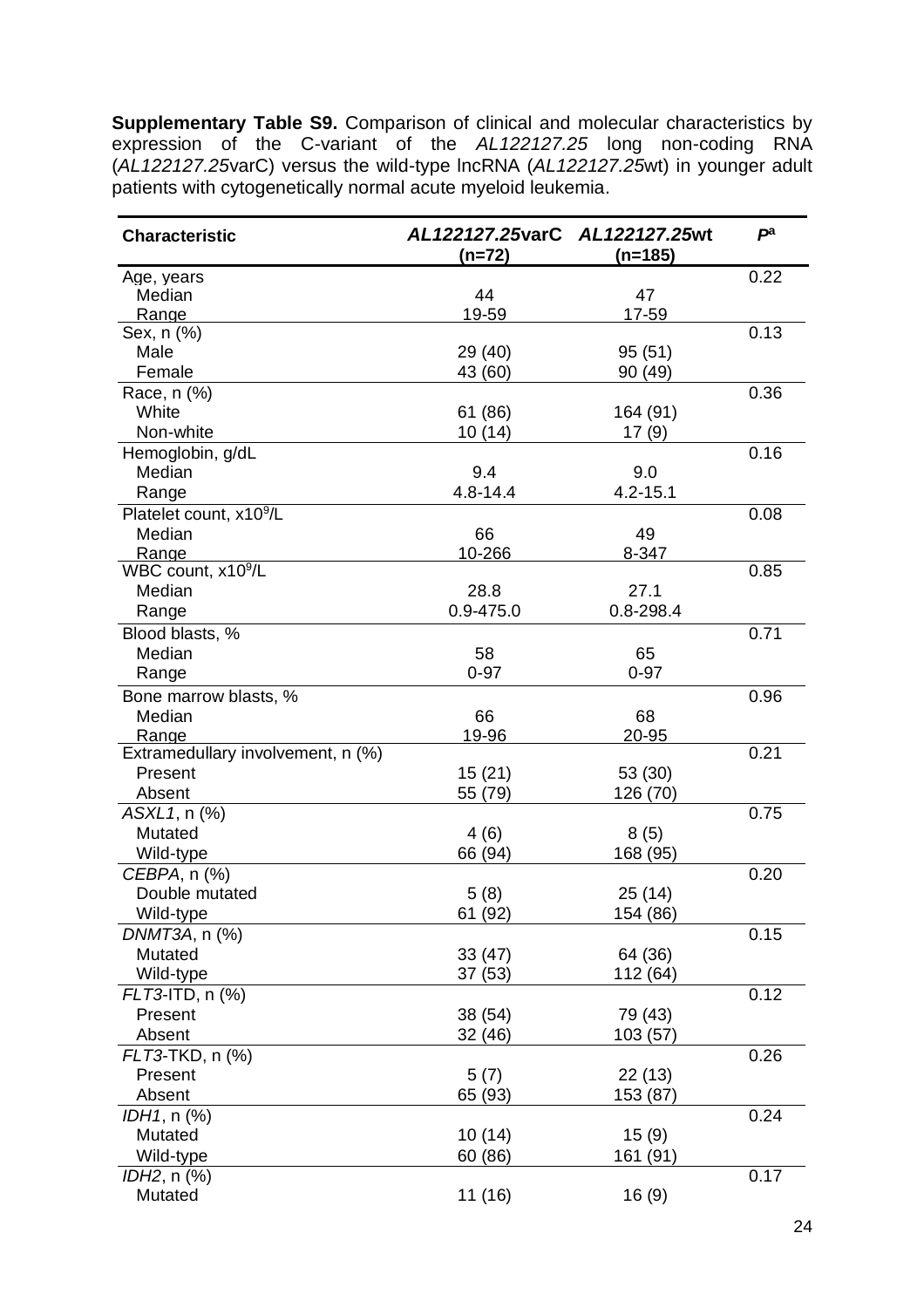| <b>Characteristic</b>                    | AL122127.25varC AL122127.25wt |           | $P^a$ |
|------------------------------------------|-------------------------------|-----------|-------|
|                                          | (n=72)                        | $(n=185)$ |       |
| Wild-type                                | 59 (84)                       | 160(91)   |       |
| NPM1, n (%)                              |                               |           | 0.78  |
| Mutated                                  | 44 (61)                       | 109 (59)  |       |
| Wild-type                                | 28 (39)                       | 76 (41)   |       |
| RUNX1, n (%)                             |                               |           | 1.00  |
| Mutated                                  | 5(7)                          | 13(7)     |       |
| Wild-type                                | 65 (93)                       | 163 (93)  |       |
| TET2, n (%)                              |                               |           | 0.64  |
| Mutated                                  | 8(11)                         | 16(9)     |       |
| Wild-type                                | 62 (89)                       | 160 (91)  |       |
| WT1, n (%)                               |                               |           | 1.00  |
| Mutated                                  | 11 (16)                       | 27(15)    |       |
| Wild-type                                | 59 (84)                       | 149 (85)  |       |
| ELN genetic group, <sup>b</sup> n $(\%)$ |                               |           | 0.47  |
| Favorable                                | 30(45)                        | 91 (54)   |       |
| Intermediate                             | 23 (35)                       | 48 (28)   |       |
| Adverse                                  | 13 (20)                       | 30(18)    |       |
| $ERG$ expression, <sup>c</sup> n (%)     |                               |           | 0.57  |
| High                                     | 43 (60)                       | 119 (64)  |       |
| Low                                      | 29 (40)                       | 66 (36)   |       |
| $BAALC$ expression, <sup>c</sup> n (%)   |                               |           | 0.32  |
| High                                     | 35(51)                        | 102 (58)  |       |
| Low                                      | 34 (49)                       | 74 (42)   |       |
| $MN1$ expression, <sup>c</sup> n (%)     |                               |           | 0.89  |
| High                                     | 40 (57)                       | 99 (55)   |       |
| Low                                      | 30(43)                        | 80 (45)   |       |
| miR-3151 expression, $n$ (%)             |                               |           | 1.00  |
| Expressed                                | 11(20)                        | 31(20)    |       |
| Not expressed                            | 44 (80)                       | 122 (80)  |       |
| miR-155 expression, <sup>c</sup> n (%)   |                               |           | 0.87  |
| High                                     | 31 (56)                       | 89 (58)   |       |
| Low                                      | 24 (44)                       | 64 (42)   |       |

n: number; ELN: European LeukemiaNet; *FLT3*-ITD: internal tandem duplications of the *FLT3* gene; *FLT3*-TKD: tyrosine kinase domain mutations of the *FLT3* gene; varC: G-to-C variant; WBC: white blood cell; wt: wild-type.

<sup>a</sup> *P-*values for categorical variables are from Fisher's exact test, *P-*values for continuous variables are from Wilcoxon rank sum test.

<sup>b</sup> Among patients with cytogenetically normal acute myeloid leukemia (CN-AML), the ELN Favorable-risk group comprises patients with biallelic mutations in *CEBPA* and patients with mutated *NPM1* without *FLT3*-ITD or with *FLT3*-ITDlow. The ELN Intermediate-risk group includes patients with wild-type *CEBPA* and either wild-type *NPM1* without *FLT3*-ITD, wild-type *NPM1* and *FLT3*-ITDlow or mutated *NPM1* and *FLT3*-ITDhigh. The ELN Adverse-risk group comprises patients with wild-type *CEBPA* and wild-type *NPM1* with *FLT3*-ITDhigh, patients with mutated *TP53*, and patients with mutated *RUNX1* and/or mutated *ASXL1* (if these mutations do not co-occur with Favorable-risk AML subtype). *FLT3*-ITD<sup>low</sup> is defined by a *FLT3*-ITD/*FLT3* wild-type allelic ratio of less than 0.5 and *FLT3*-ITDhigh is defined as by a *FLT3*-ITD/*FLT3* wildtype allelic ratio of equal to or more than 0.5.

<sup>c</sup> The median expression value was used as the cut point.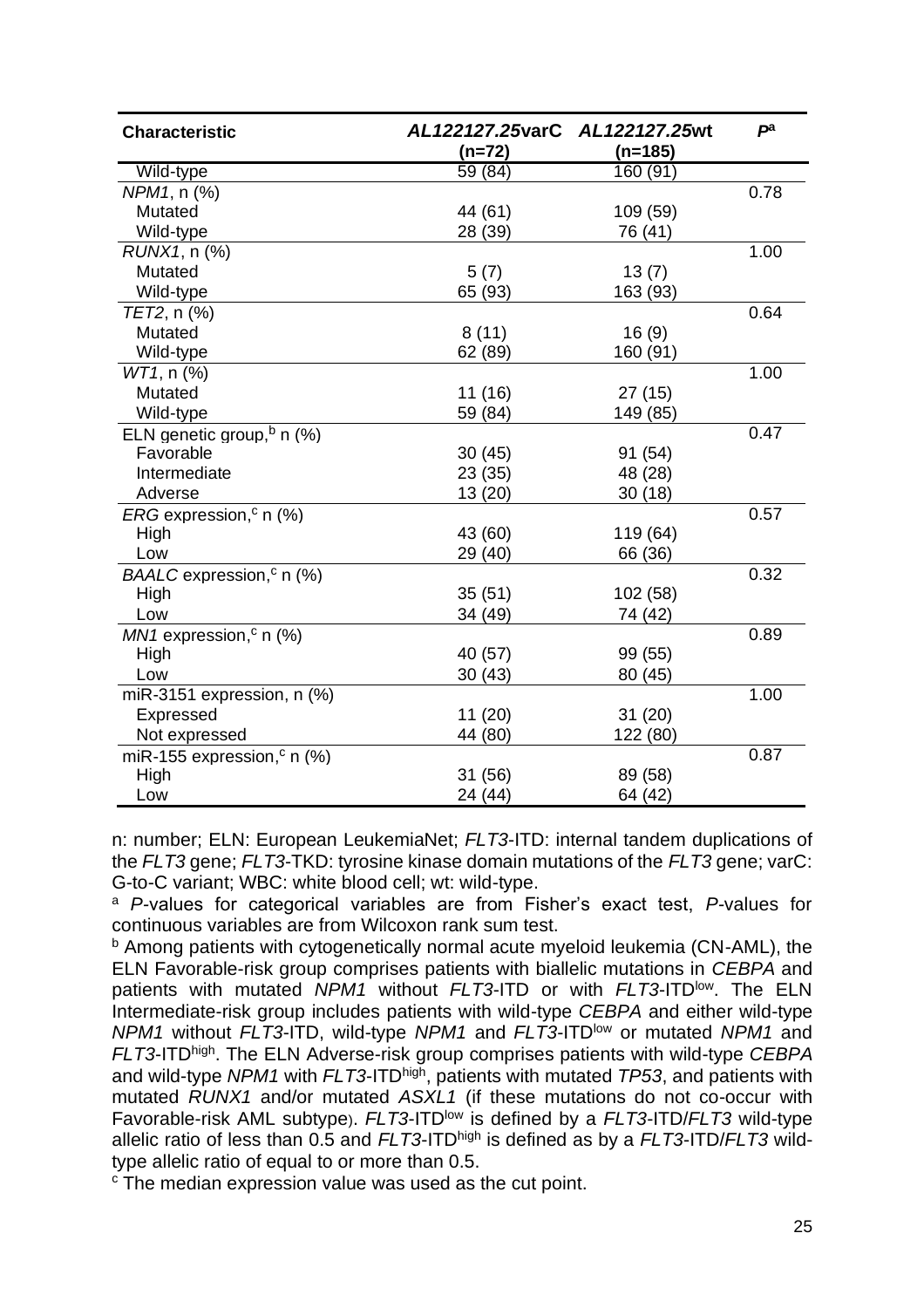**Supplementary Table S10.** Multivariable analyses for outcome in younger adult patients with cytogenetically normal acute myeloid leukemia by *AL122127.25*varC versus *AL122127.25*wt expression.

| Variables in final models           | OS                  |         | <b>EFS</b>          |         |
|-------------------------------------|---------------------|---------|---------------------|---------|
|                                     | <b>HR (95% CI)</b>  | P       | <b>HR (95% CI)</b>  | Р       |
| AL122127.25, varC vs. wild-type     | $1.57(1.12 - 2.21)$ | 0.009   | $1.59(1.16-2.18)$   | 0.004   |
| FLT3-ITD, present vs. absent        | 2.23 (1.62-3.07)    | < 0.001 | $1.97(1.44 - 2.70)$ | < 0.001 |
| WT1, mutated vs. wild-type          | 1.66 (1.11-2.48)    | 0.01    | $1.90(1.27 - 2.83)$ | 0.002   |
| MN1 expression, high vs. low        | 2.00 (1.44-2.79)    | < 0.001 |                     |         |
| Age, continuous, 10 year increments | $1.33(1.15-1.55)$   | < 0.001 |                     |         |
| NPM1, mutated vs. wild-type         |                     |         | $0.69(0.48-0.97)$   | 0.04    |
| DNMT3A, mutated vs. wild-type       |                     |         | $1.41(1.02-1.95)$   | 0.04    |
| BAALC expression, high vs. low      |                     |         | $1.47(1.05-2.06)$   | 0.03    |

n: number; CI: confidence interval; EFS: event-free survival; *FLT3*-ITD: internal tandem duplications of the *FLT3* gene; HR: hazard ratio; OS: overall survival; varC: G-to-C variant; *vs.*: versus; wt: wild-type.

NOTE: Hazard ratios greater than (less than) 1.0 indicate higher (lower) risk for death (overall survival) or for failure to achieve complete remission, relapse or death (eventfree survival) for the first category listed for the categorical variables. Variables considered for model inclusion were: Variables considered for model inclusion were: *AL122127.25* (varC *vs.* wild-type), age (as a continuous variable, in 10-year increments), sex (male *vs.* female), race (white *vs.* non-white), white blood cell count [as a continuous variable, in 50-unit increments], hemoglobin (as a continuous variable, in 1-unit increments), platelet count (as a continuous variable, in 50-unit increments), extramedullary involvement (present *vs.* absent), *ASXL1* mutations (mutated *vs.* wild-type), *CEBPA* mutations (double-mutated *vs.* single-mutated or wildtype), *DNMT3A* mutations (mutated *vs.* wild-type), *FLT3*-ITD (present *vs.* absent), *FLT3*-TKD (present *vs.* absent), *IDH1* mutations (mutated *vs.* wild-type), *IDH2* mutations (mutated *vs.* wild-type), *NPM1* mutations (mutated *vs.* wild-type), *RUNX1* mutations (mutated *vs.* wild-type), *TET2* mutations (mutated *vs.* wild-type), *WT1* mutations (mutated *vs.* wild-type), *ERG* expression levels (high *vs.* low), *BAALC* expression levels (high *vs.* low), *MN1* expression levels (high *vs.* low), miR-181a expression levels (high *vs.* low), miR-3151 (expressed *vs.* not expressed), and miR-155 expression levels (high *vs.* low).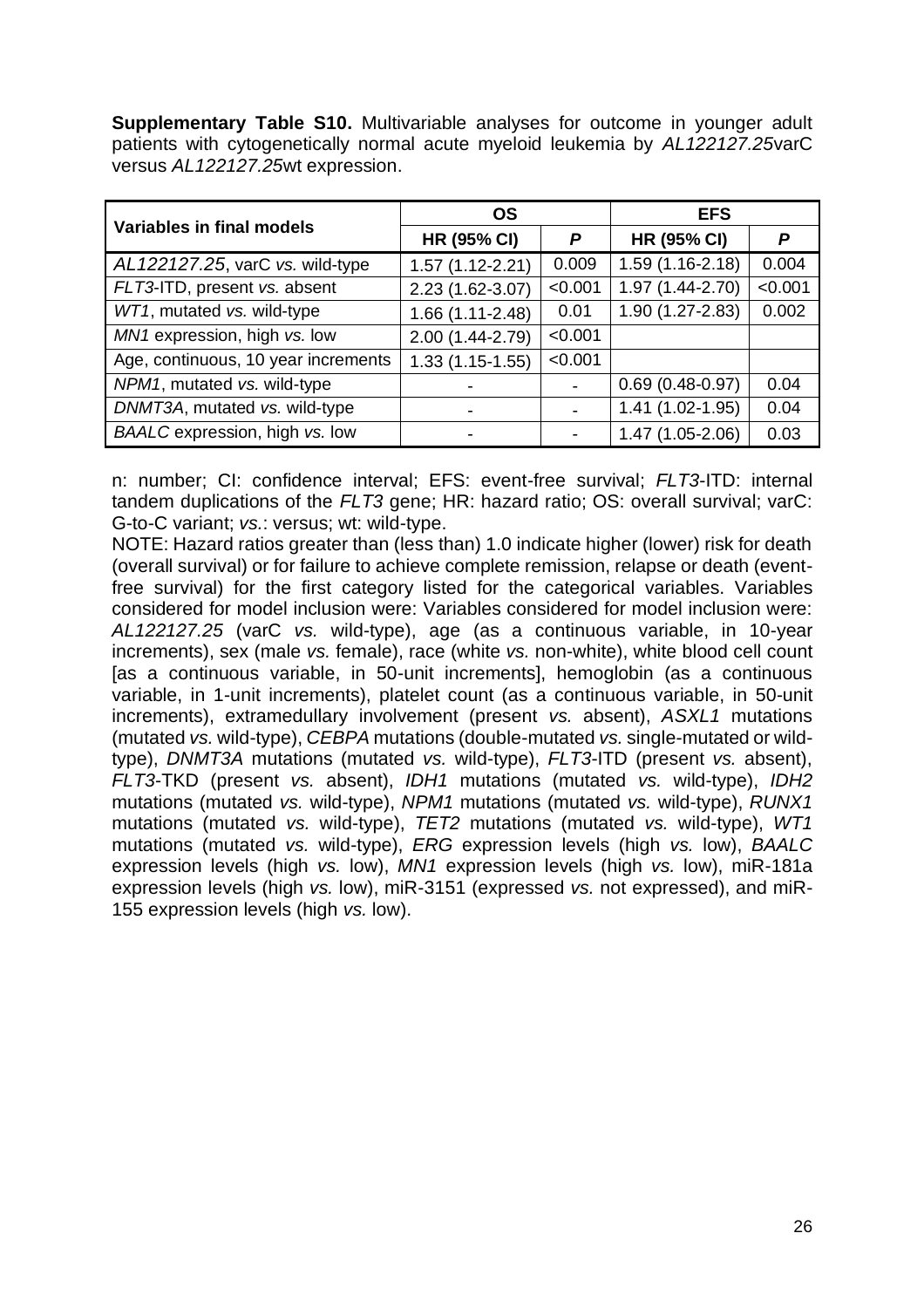**Supplementary Table S11.** List of oligonucleotides used in functional *in vitro* experiments.

|            | <b>SNHG15 RT-qPCR Primers</b>                           |
|------------|---------------------------------------------------------|
| Fw_Primer  | 5'- TTCCTTGGAACCTGTGCA G3'                              |
| Rev_Primer | 5'- CTGGAAATTCCTGACTCCTTC C-3'                          |
| Probe      | 5'-56-FAM/ATTTGAATG/Zen/C AAG CCT TGG CAC CT/3IABkFQ-3' |
|            | <b>SNHG15 Amplification Primers</b>                     |
| Fw Primer  | 5'- GGACTACGCGGTGACGTCGAG-3"                            |
| Rev Primer | 5'-TCACATATTTAAATCCATATTTATTAAATATCCC                   |
|            | TTGTTTTTCATTCAG-3'                                      |
|            | <b>SNHG15 Gibson Cloning Primers</b>                    |
| Fw Primer  | 5'- GCCTAGGCTTTTGCAAAAAGCTCCCGGACTACGC                  |
|            | GGTGACGTCGAG-3                                          |
| Rev_Primer | 5'-GATCAGATCCGAAAATGGATATACAAGCTCCCTCACAT               |
|            |                                                         |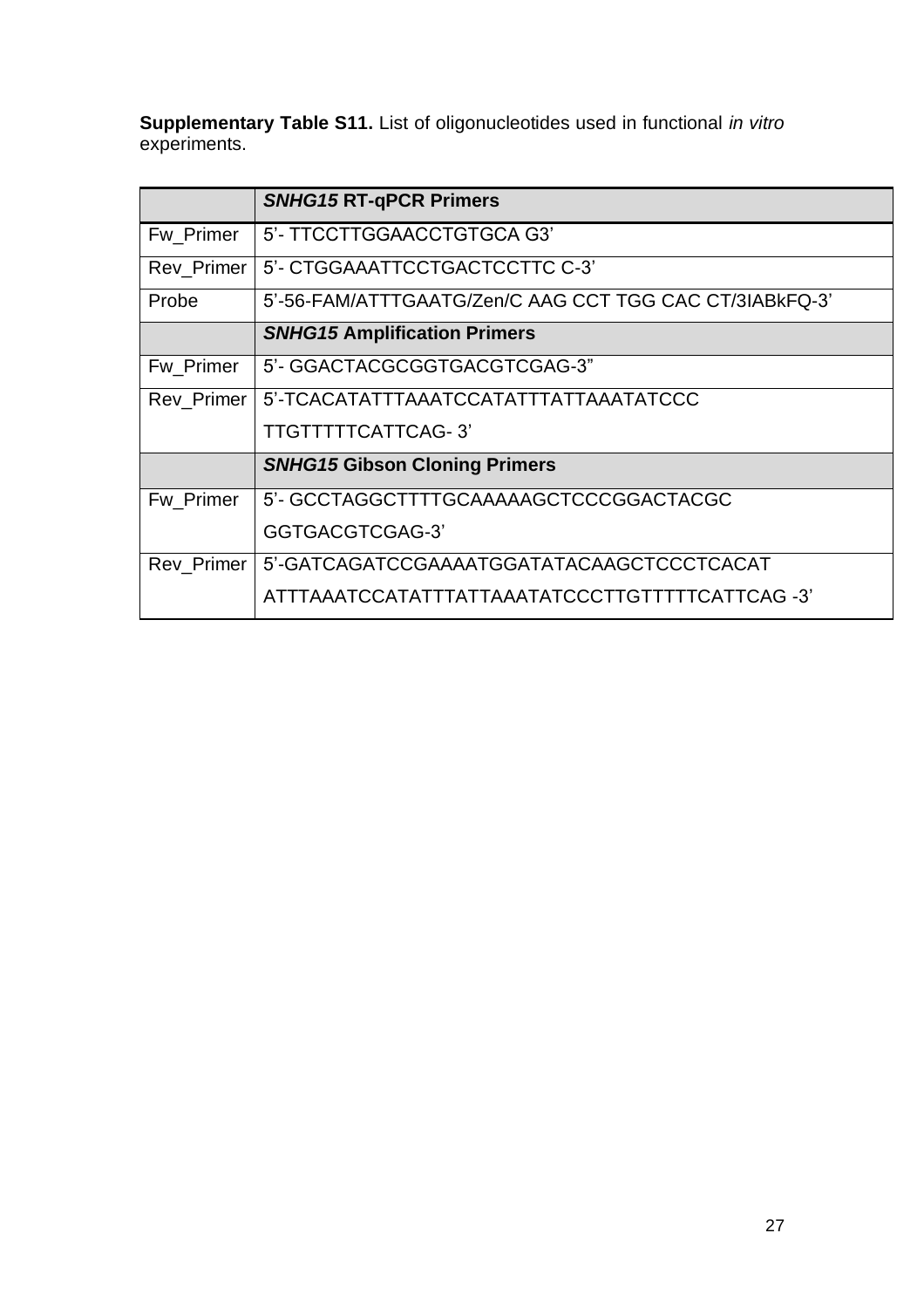# **Supplementary Figures**

**Supplementary Figure S1. Outcome of younger adult patients with cytogenetically normal acute myeloid leukemia by expression of the Gto-C variant of the long non-coding RNA** *AL122127.25* **(***AL122127.25***varC) versus the wild-type** *AL122127.25* **lncRNA (***AL122127.25***wt).** (A) Diseasefree survival, (B) overall survival and (C) event-free survival.

**Supplementary Figure S2. Correlation between the frequency of the G-to-C variant and the expression levels of the long non-coding RNA**  *AL122127.25***.** Distance of correlation (dcor) is used as a metric for evaluating the strength of correlation between the allele frequency of the variant and the abundance of the long non-coding RNA (dcor<0.5 indicates no correlation).

**Supplementary Figure S3. Expression levels of the** *SLC16A4* **gene in CN-AML patients who express the wild-type** *RP5-1074L1.4* **lncRNA (***RP5- 1074L1.4***wt) and in those who express the the C-to-T variant of the** *RP5- 1074L1.4* **lncRNA (***RP5-1074L1.4***varT).**

**Supplementary Figure S4. Expression levels of** *SNHG15* **in subpopulations of stem cells, progenitor and mature blood cells during healthy hematopoiesis.** The image was generated using publicly available data in the Bloodspot portal (www.bloodspot.eu). In the figure, HSC indicates hematopoietic stem cells; CMP, common myeloid progenitors; GMP, granulocyte-monocyte progenitors; MEP, megakaryocyte-erythroid progenitors; PM, promyelocytes; MY, myelocytes; PMN, polymorphonuclear cells; mDC, myeloid dendritic cells; pCD, plasmacytoid dendritic cells. BM denotes samples obtained from bone marrow, whereas PB denotes samples obtained from peripheral blood.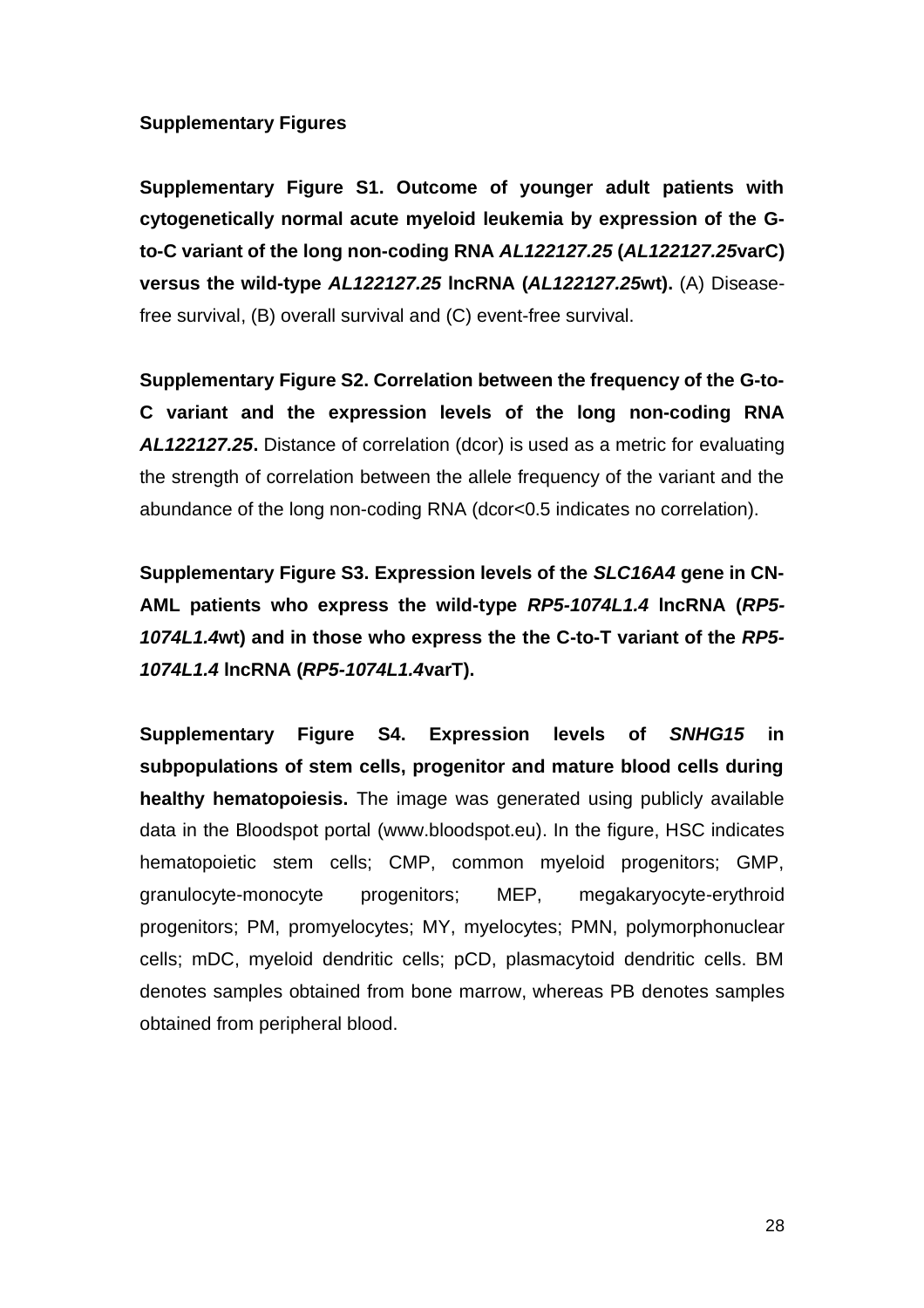**Figure S1**



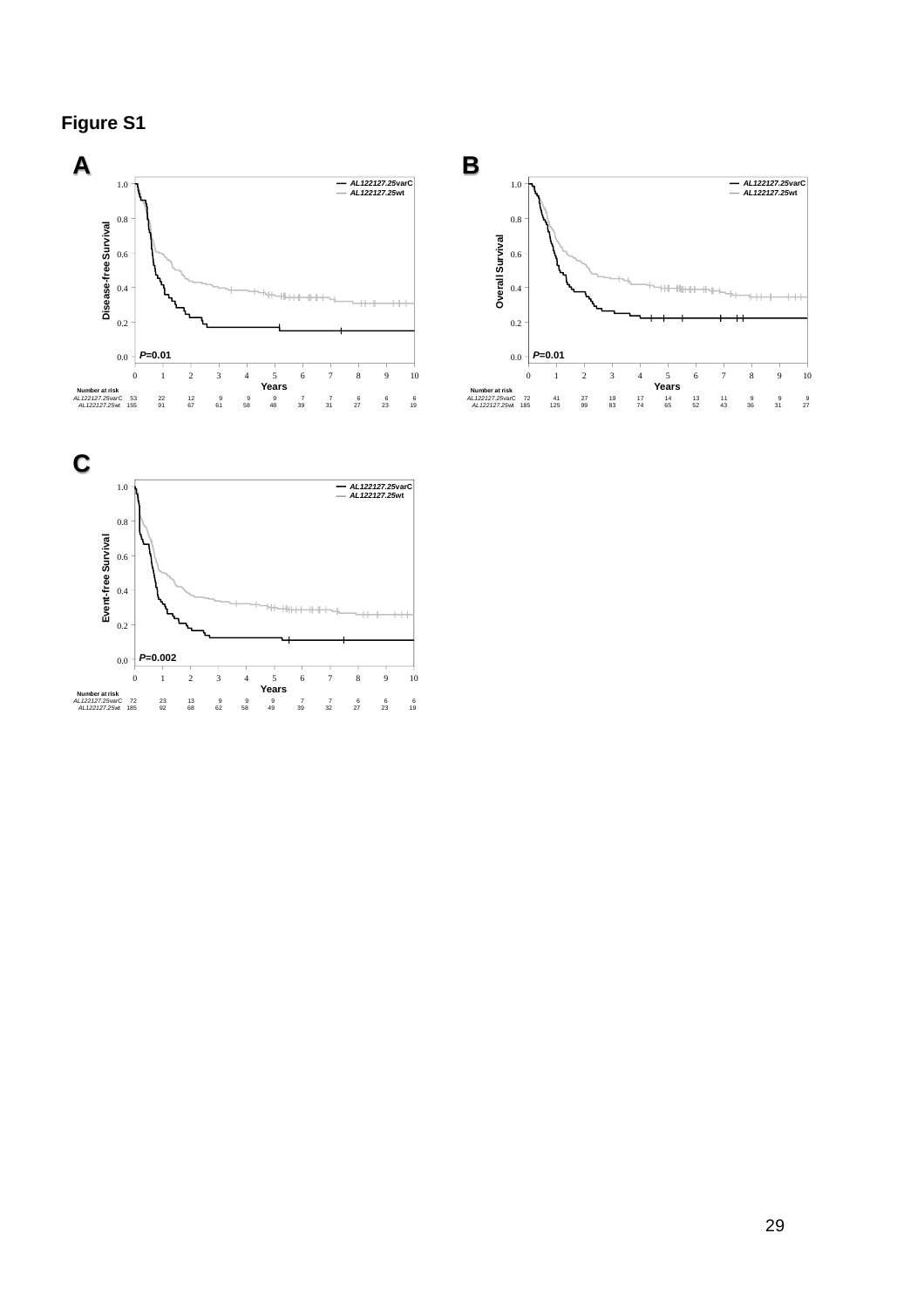

30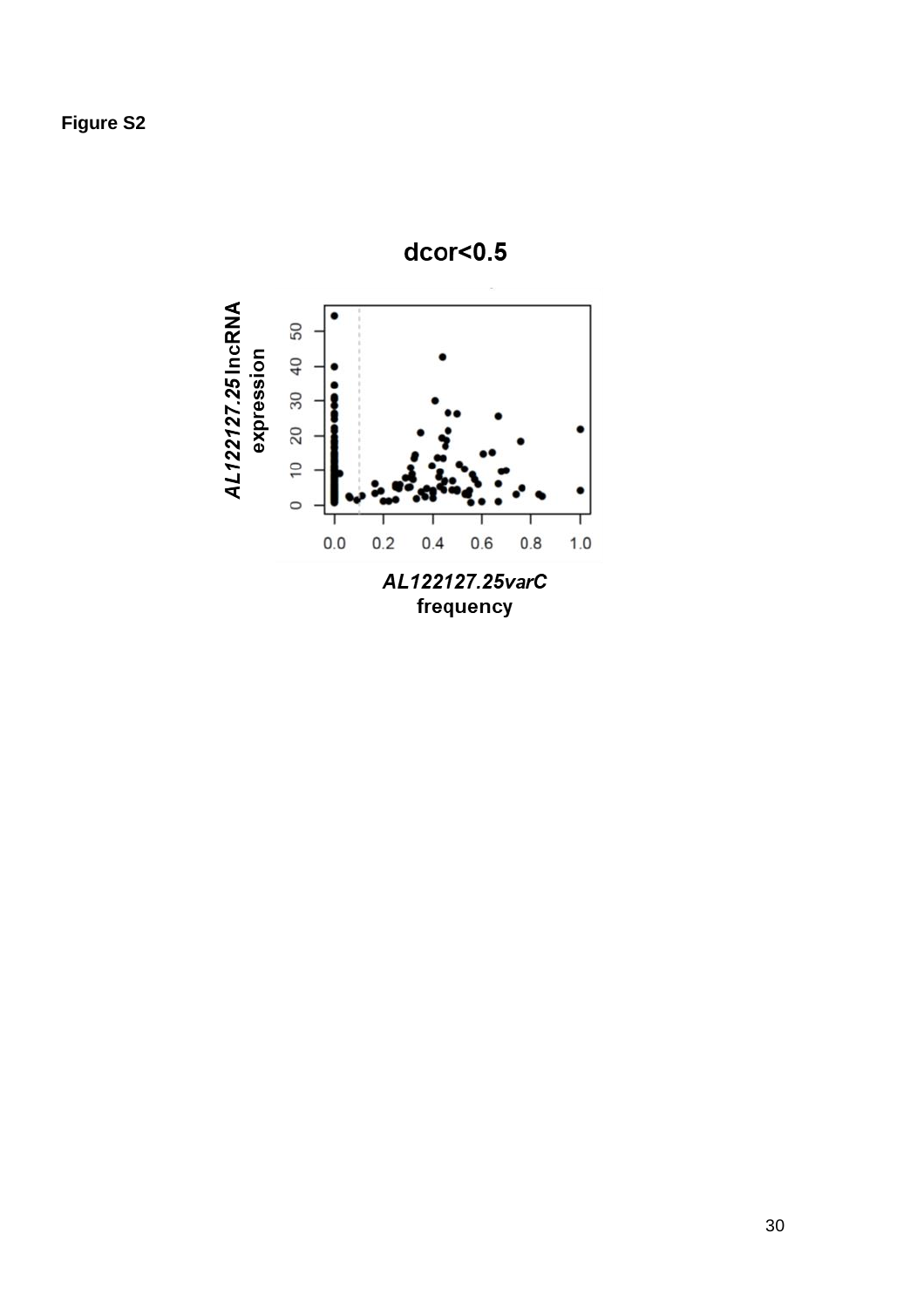